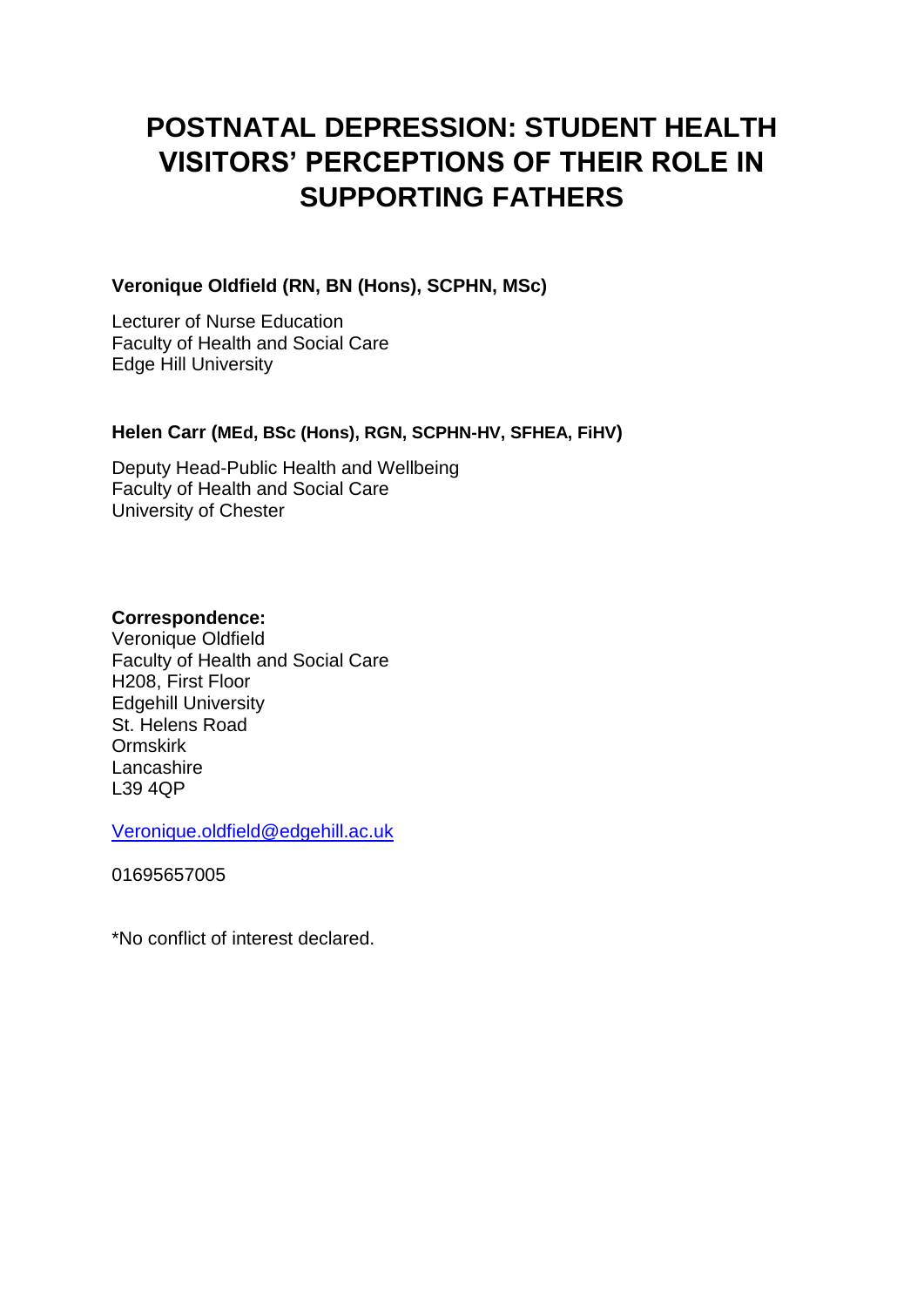#### **ABSTRACT**

A qualitative, Interpretative Phenomenological Analysis (IPA) study was undertaken to explore student Health Visitors (HVs) perceptions' of their role in supporting fathers when their partner has had Postnatal Depression (PND).

Purposive sampling was used to ensure participants were chosen based on their ability to answer the research question. Data collection included one-to-one, semistructured interviews with student HVs /newly qualified HVs, which were then transcribed and analysed by the researcher. Themes within the data were identified during analysis.

The findings demonstrate that student HVs felt that paternal mental health was not addressed in their training and they did not feel able to adequately support fathers in practice. Participants searched for a solution to how HVs can be more inclusive of fathers and how to support both parents in the postnatal period when the mother has got PND.

## **INTRODUCTION**

The role of Health Visitors (HVs) within the United Kingdom (UK) is predominantly public-health focussed, including promoting health and well-being and reducing health inequalities for families and communities (Cowley et al. 2014). In order to meet the needs of a continually changing society, the HV's role is ever evolving. There have been significant changes in societal roles and responsibilities of parents in recent years following a national financial recession (Shirani et al. 2012 and Philpott, 2016). HVs are now having more contact with fathers, often due to unemployment, which has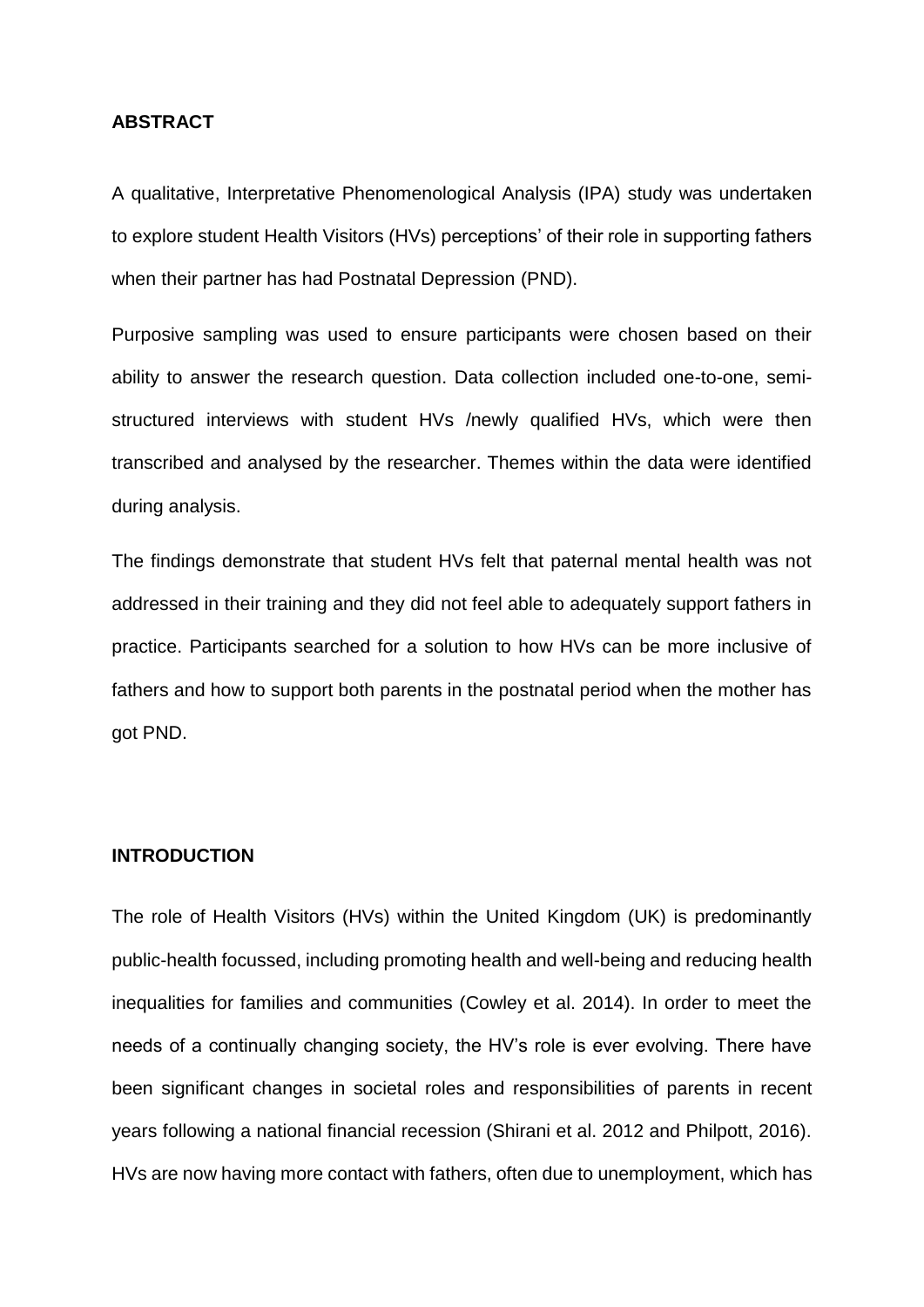led to the provision of 'family-centred' care, rather than focussing solely on women and children (Baldwin, 2015). Postnatal depression (PND) is a significant public health concern that HVs support families with within their sphere of practice. Whilst continuing to support women with PND, the 'family-centred' approach requires HVs to extend their scope of support towards fathers as well, to ensure a positive family dyad is maintained (Baldwin, 2015).

Taking this into consideration, the purpose of this research study is to explore student HVs perceptions' of their role in supporting fathers when their partner has had PND. Anecdotal evidence within the researcher's practice area highlighted a gap in practice in relation to HV service delivery, for fathers whose partner has had PND. The Healthy Child Programme (Department of Health (DH), 2009) identifies the significant role of the father and specifies that there should be adequate support for fathers. The researcher identified that, within their own practice area, newly qualified HVs are going into practice with little education in relation to supporting fathers at this crucial time for the family. Francis' (2013) recent report acknowledged that practitioners should be equipped with the knowledge base and subsequent application of this, to provide high quality care to clients. Similarly, Lord Willis' report 'Quality with Compassion: The future of nursing education' (Willis, 2013) recommended that there should be better evaluation of nursing education programmes to ensure that they prepare the students adequately to fulfil their future role.

## **BACKGROUND**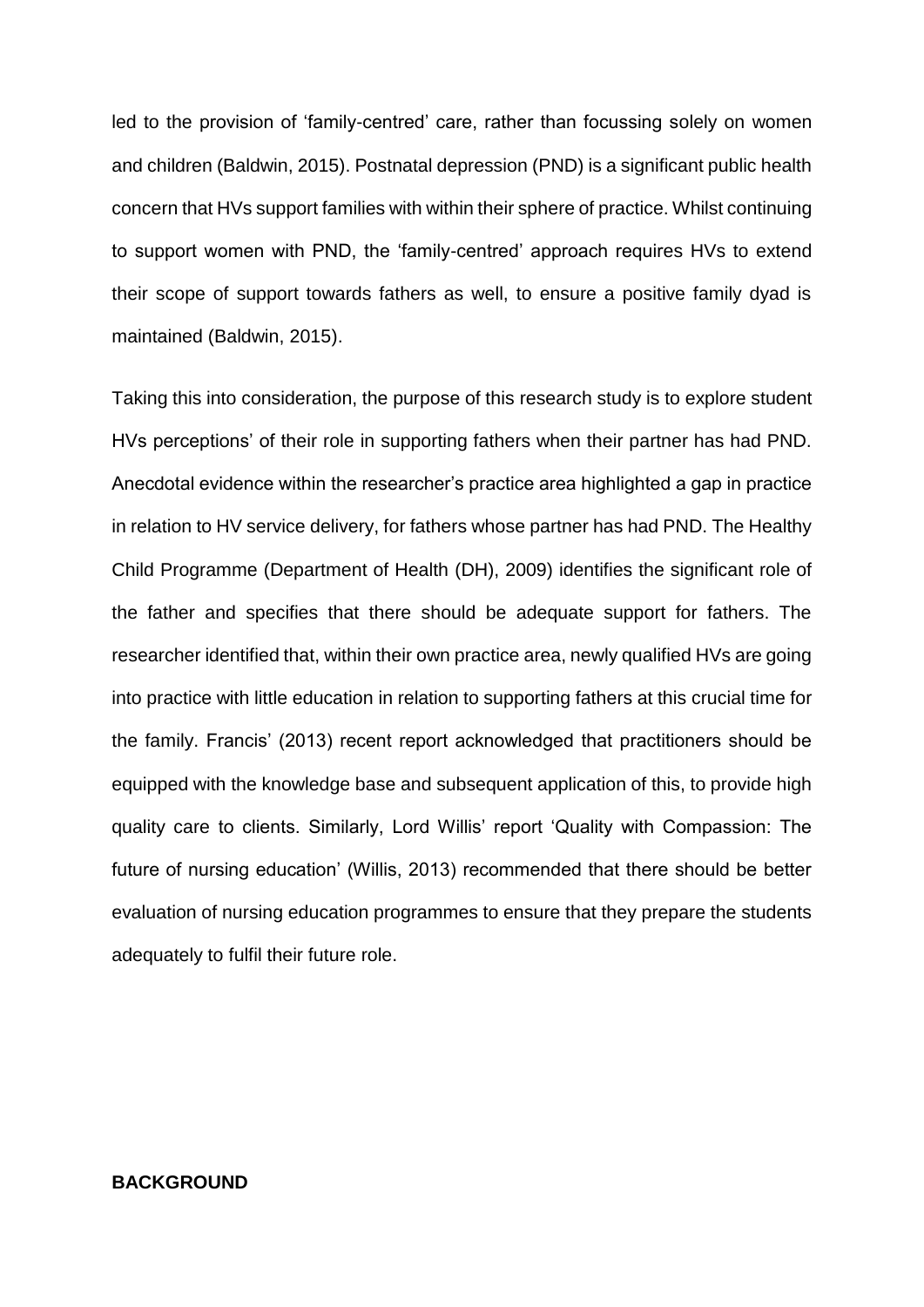Many women can experience emotional difficulties in the weeks following the birth of a baby and a strong correlation exists between maternal and paternal PND (Goodman, 2004; Bielawska-Batorowicz and Kossakowska-Petrycka, 2006; Spector 2006; Nishimura and Ohashi, 2010; Bradley and Slade, 2011 and Philpot 2016). Ramchandani et al. (2011), suggest that PND is now common in up to 10% of fathers, with symptoms manifesting similarly to PND in women.

Findings from Goodman's (2004), seminal integrative review surrounding paternal PND demonstrate that a prevalence of 24-50% of men, whose partner had PND, also experienced symptoms of depression. Similarly, onset of male depression was often following a diagnosis of PND in the woman (Goodman, 2004). Nishimura and Ohashi's (2010) more recent cohort study found that the most probable risk factor for paternal PND was PND in the mother. A previous history of depression and poor social functioning were also identified as risk factors.

Several authors suggest that if maternal PND is prolonged, support from the father can be withdrawn, posing a risk factor to the child if both parents are suffering with low mood (Goodman, 2004; Spector, 2006; Bradley and Slade, 2011). A robust, longitudinal study by Ramchandani et al. (2008) found 12% of children of fathers who had experienced PND had developed a psychiatric disorder by age seven. Similarly, Davé et al. (2008) found that 25% of fathers with depression, had a child with social, behavioural and conduct problems.

A further finding within the literature is that health professionals were often identified as not being inclusive of men when providing postnatal care (Goodman, 2004; Spector, 2006; Letourneau et al. 2010; Melrose, 2010; Eriksson and Salzman-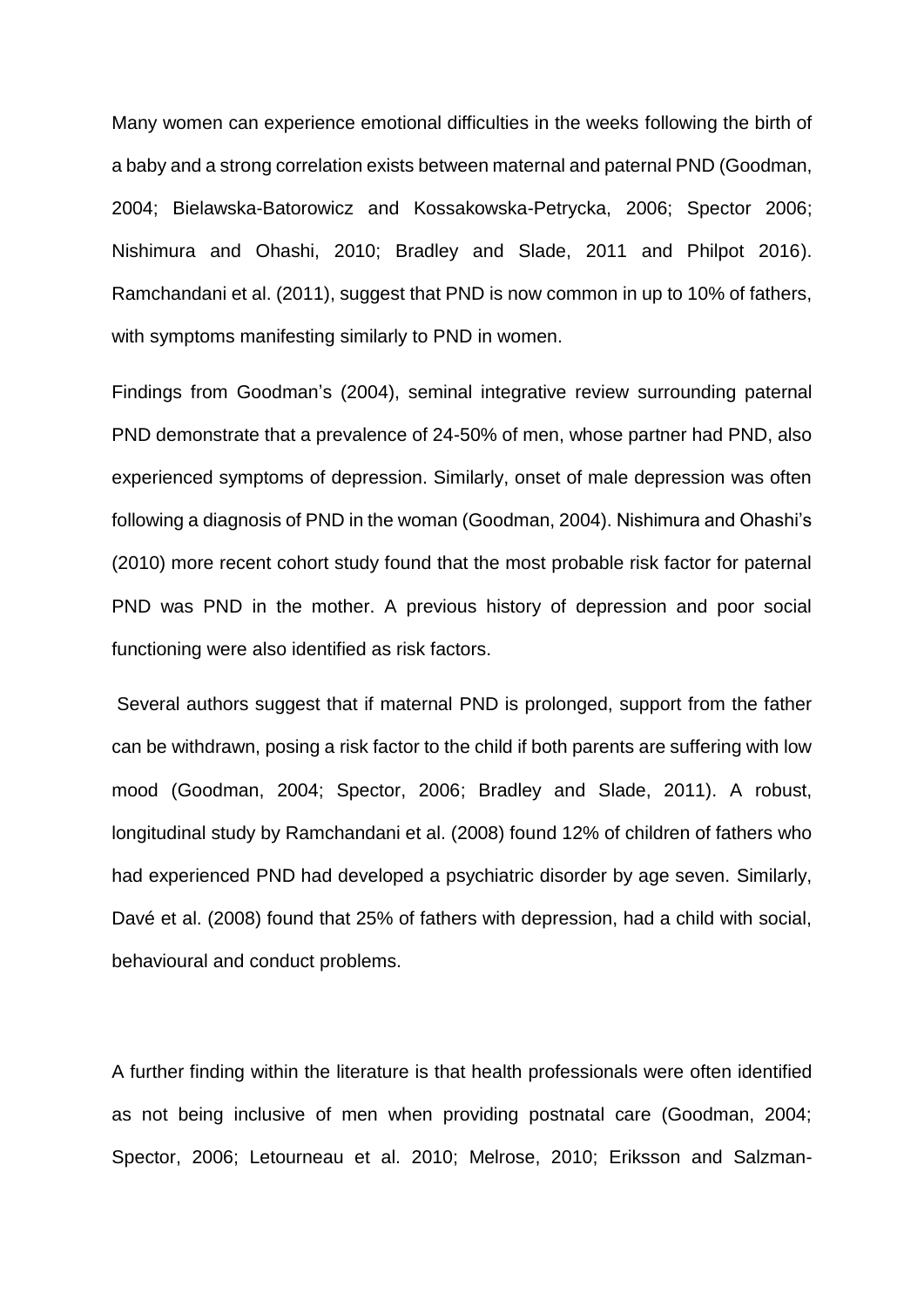Eriksson, 2013 and Baldwin, 2015). Letourneau et al. (2010) report that within their qualitative study, the majority of men interviewed stated that they often felt 'ignored' by health professionals and the focus was on the mother and baby. A more recent study by Eriksson and Salzman-Eriksson (2013) found that fathers felt health professionals turned to the mother when offering support, which resulted in fathers feeling 'left out'. Baldwin (2015) suggests that, whilst efforts may be being made to be inclusive of fathers within perinatal care, men are often more reluctant than women to seek support or advice, particularly regarding mental health concerns. Reluctance to access support may also be due to an underlying concern regarding stigma attached to PND, stemming from a lack of education surrounding this subject (Letourneau et al. 2010; Melrose, 2010 and Philpot 2016). Philpot (2016) supports this and suggests that if fathers are made aware of PND in the antenatal period, they may feel more empowered to report low mood to a health professional.

Whilst support services for women with PND and general mental health services are widespread throughout the UK, several authors make a succinct argument that there is still a dearth of support services for men with PND (Letourneau et al. 2010; Melrose, 2010; Barlow, 2015 and Philpot 2016). Philpot (2016) suggests that a lack of support may have been as a consequence of the aforementioned under-reporting of the condition. Eriksson and Salzman-Eriksson (2013) suggest that online support forums for fathers are being utilised more frequently to overcome this lack of social and professional support. Whilst highlighting that HVs should signpost fathers to these forums, Eriksson and Salzman-Eriksson (2013) emphasise that such forums should only be used in addition to HV support, not to replace it.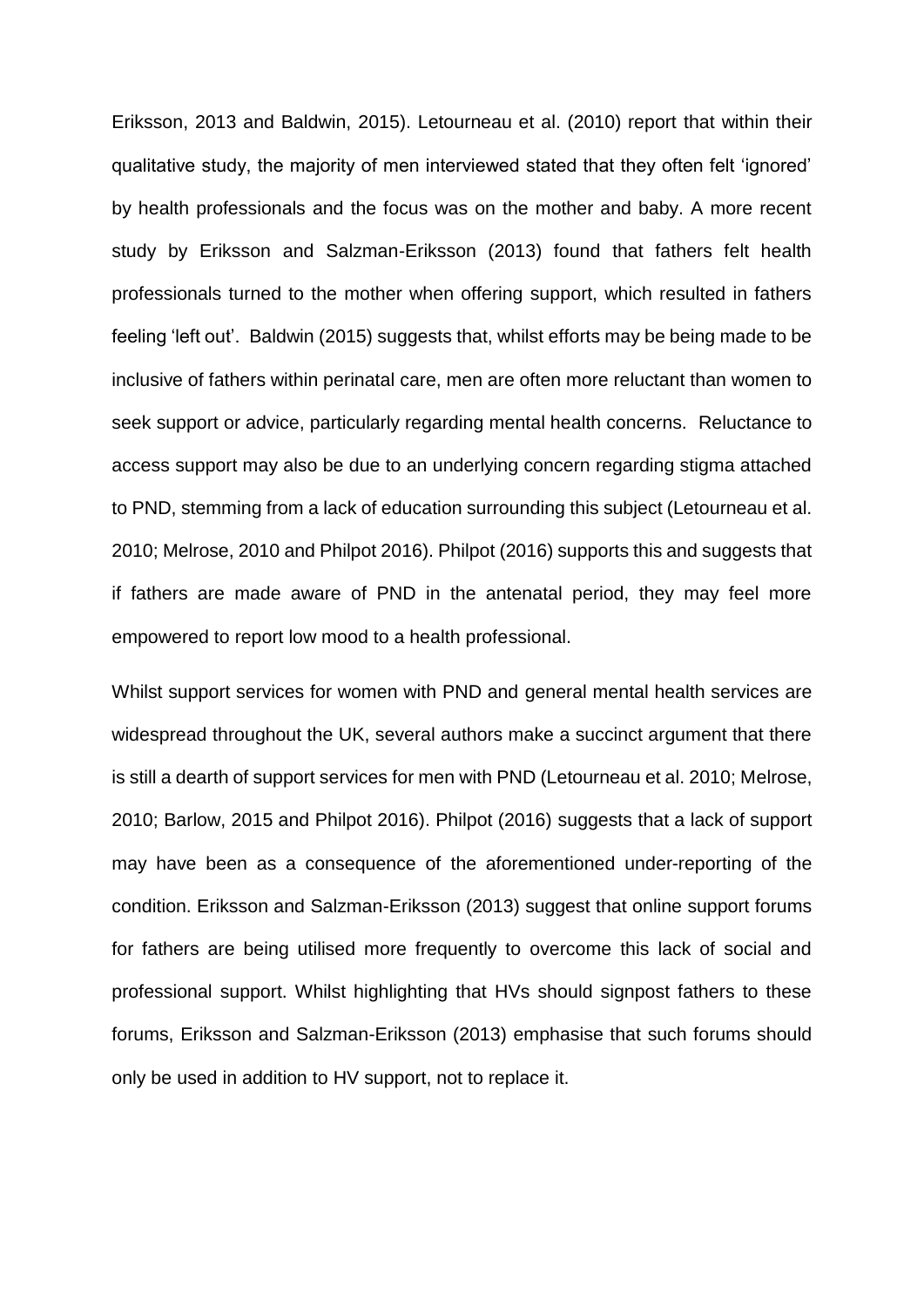A final predictive factor of significance for paternal PND that has been identified within the literature is socio-economic status (Spector, 2006; Nishimura and Ohashi, 2010; Bradley and Slade, 2011and Philpot 2016). Bradley and Slade's (2010) literature review found that unemployment and age, notably men under 30 years old, were associate risk factors for PND. There has been a recent shift within families due to economic difficulties, as previously discussed, and, consequently, more men are now unemployed through redundancy or, in some cases, personal choice (Shirani, Henwood and Coltart, 2012 and Cowley et al. 2014). Unemployment and socioeconomic status may both, therefore, be plausible contributory factors when considering barriers to accessing support.

The policy context in relation to this public health concern also recognises the need for change: 'Healthy Lives, Healthy People: Our strategy for Public Health in England' (DH, 2010) states that improved outcomes for children can occur by improving maternal health. This is supported by the more recent report from The Early Intervention Foundation (EIF), 'Getting it right for families' (EIF, 2014). The report stipulates that the early years are a vital time for brain development and highlights that when families are stressed and faced with adversities such as poor mental health, the child is at risk of social and emotional issues when they are older. Similarly, The 4 5 6 Model (DH, 2015) has identified 6 key public health high impact areas requiring attention by Health Visiting services, including the transition to parenthood and maternal mental health (DH, 2015).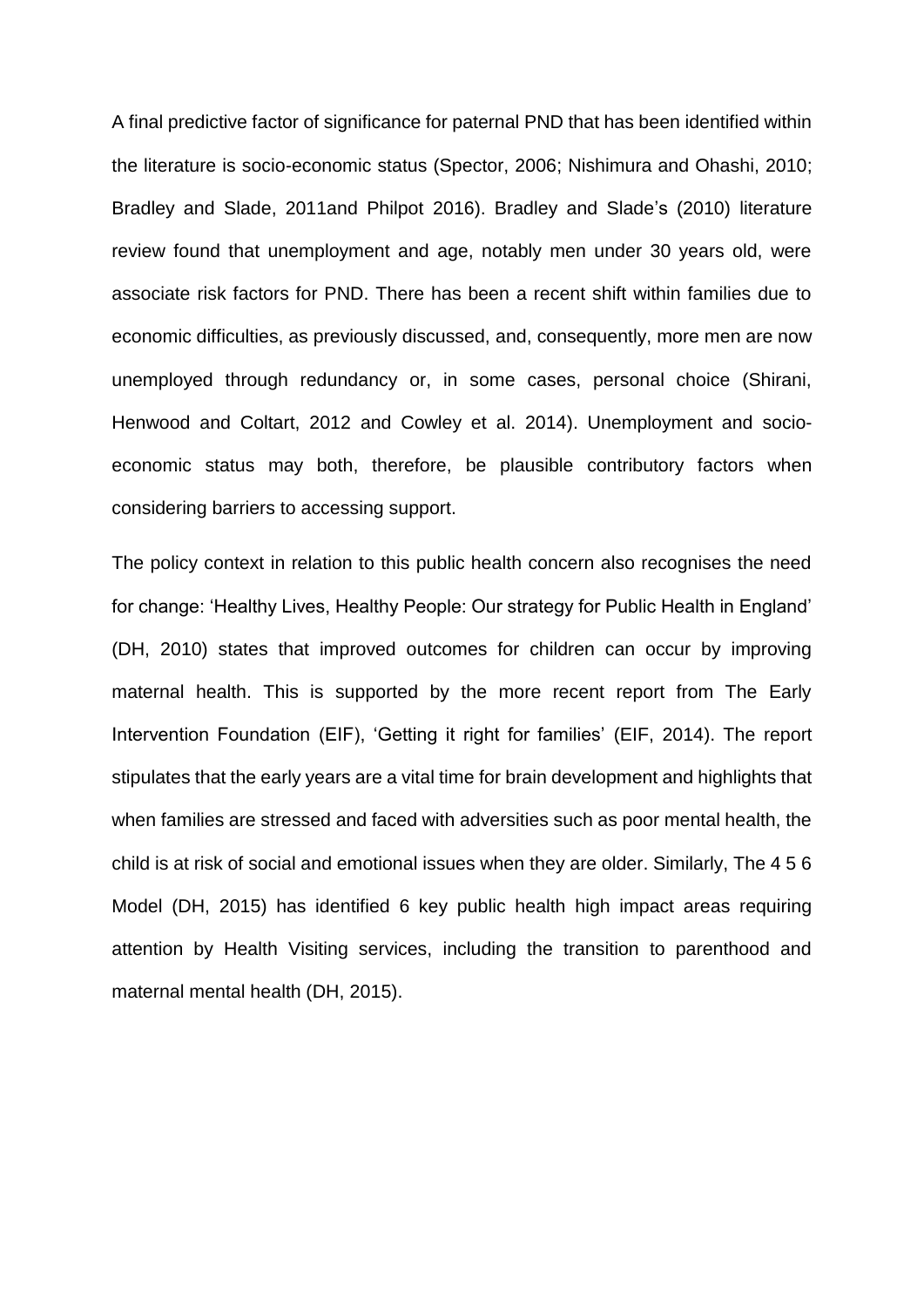#### **METHODOLOGY**

For the purpose of this study, Interpretative Phenomenological Analysis (IPA) was chosen specifically as it enables the researcher to gain a greater insight into student HVs perceptions' of their role in relation to supporting fathers. Snelgrove (2014) suggests that the aim of IPA is to enable a more in-depth analysis of the lived experience.

#### **Sampling**

The sample chosen for this study was student HVs, due to qualify imminently, who have gained experience of supporting families both through observation of other HVs and also through their own practice. There is evidence to suggest that the use of students within research can reduce the credibility of the study, as students may provide inaccurate responses, giving responses they think the researcher may want to hear, rather than what they really believe or have experienced (Cleary, Walter and Jackson, 2014). The researcher, however, identified that student HVs will be delivering the service of the future and should, therefore, have involvement in shaping that service and contribute to evidence-based practice.

Purposive sampling was used to ensure participants were chosen based on their ability to answer the research question (Parahoo, 2014). An initial sample size of six was aimed for due to IPA samples being smaller (Smith et al. 2009). This allowed for potential withdrawal of participants, with an overall aim of achieving a sample of four participants. The final sample size was three, due to a lack of response from potential participants. Within this sample, there were newly qualified HVs as well due to a lack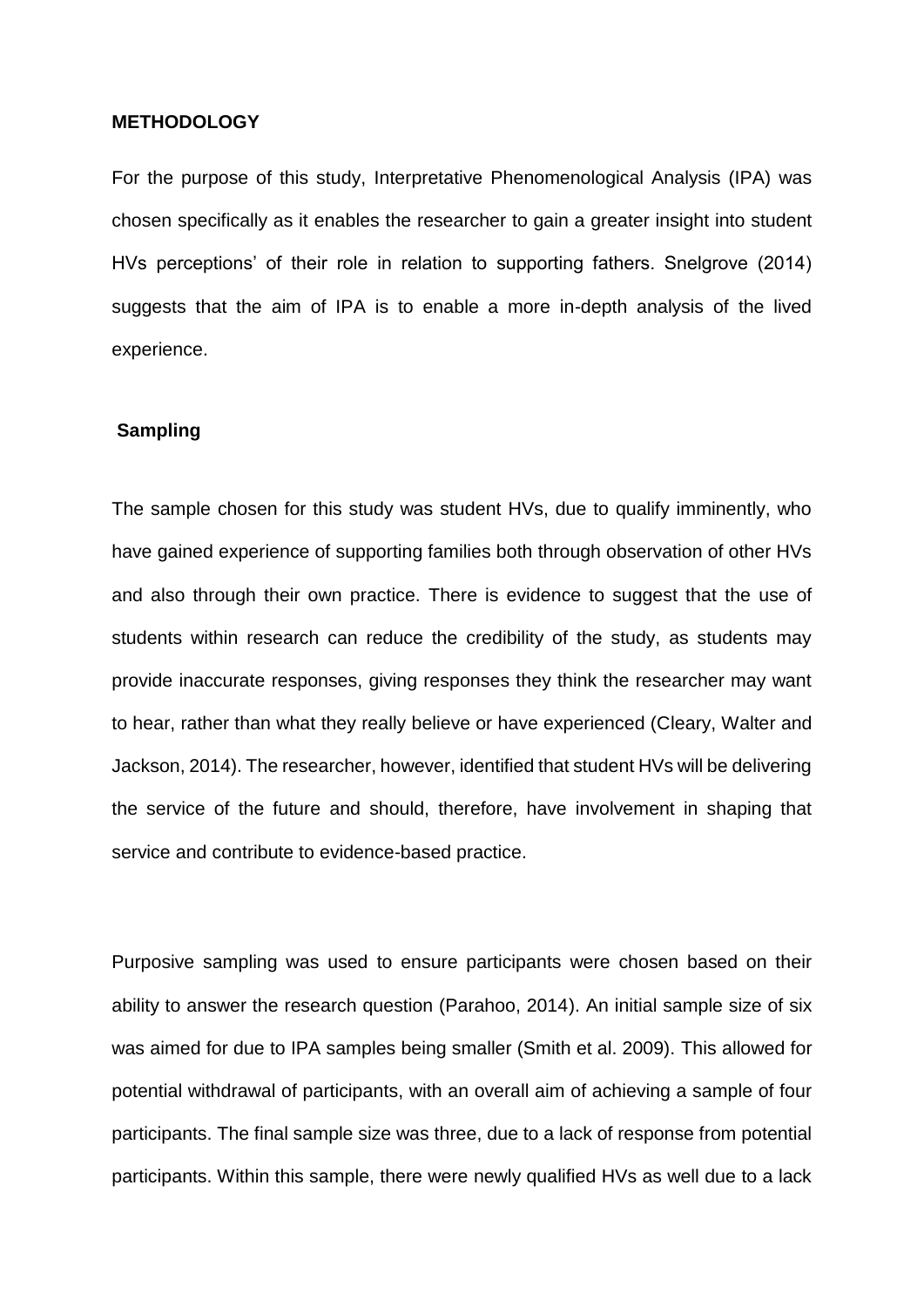of response from student HVs. This was approved through ethics prior to recruitment of HVs.

## **Ethical Considerations**

For the purpose of this study, ehtical approval was sought from University Ethics Committee and also the local Community Trust Research and Development Committee. Informed consent was gained prior to any data collection and a participant information sheet was given to all potential participants to ensure they were informed about the study and their role should they choose to participate.

#### **Data Collection**

Semi-structured interviews were chosen as the data collection method, as they enable the participant and researcher to engage in a conversation, whilst having a structure to work around, to ensure the research question is being answered (Brocki and Wearden, 2006). Field notes were taken during the interview, to support the audio data collected and included notes on the participants' body language and any key phrases which may have been used. This process enabled the researcher to reflect on the individual interviews and start the process of data analysis from an early stage (Smith et al. 2009).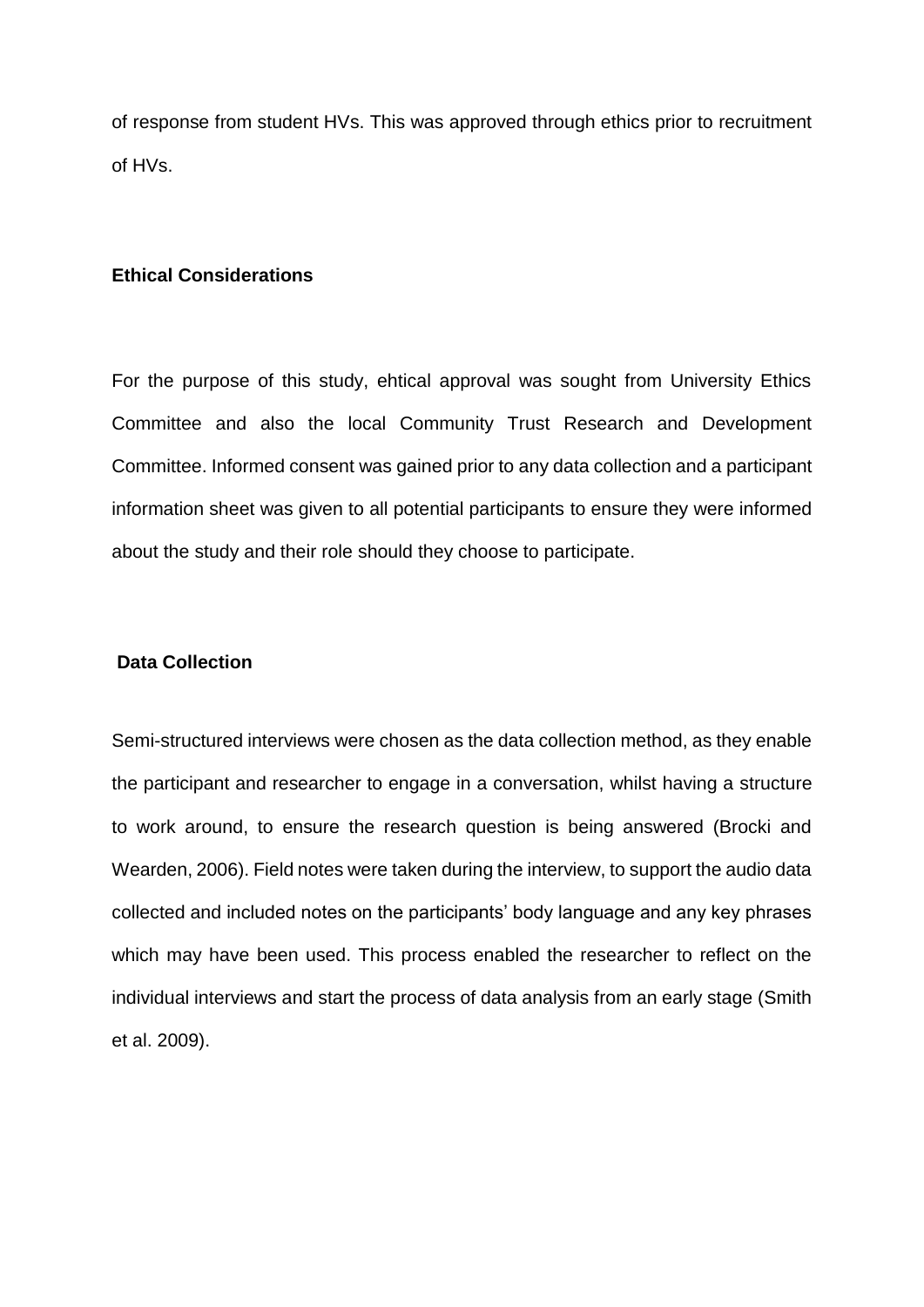## **Data Analysis**

An IPA data analysis process was followed, as produced by Smith et al. (2009), to ensure robust and systematic analysis. This process is shown in Table 1.2 below.

## **FINDINGS**

## **Lack of Experience**

The most prominent theme to emerge from data analysis was a lack of experience both with supporting fathers in general and more specifically in relation to PND. This was highlighted early on in the interviews and was re-iterated throughout. The recurrent issue that appeared to be filtering through was that the majority of fathers return to work following a short paternity leave and, therefore, future contacts are predominantly with the mother and child only. Participants also recognised that another contributing factor to why they felt they had a lack of experience was that fathers would not always stay in the room for the visit.

There was a continued use of negative connotations within the interviews, in relation to lack of experience, which signifies a subtext of frustration and possible anxiety. This was emphasised when discussing HVs general contact with fathers: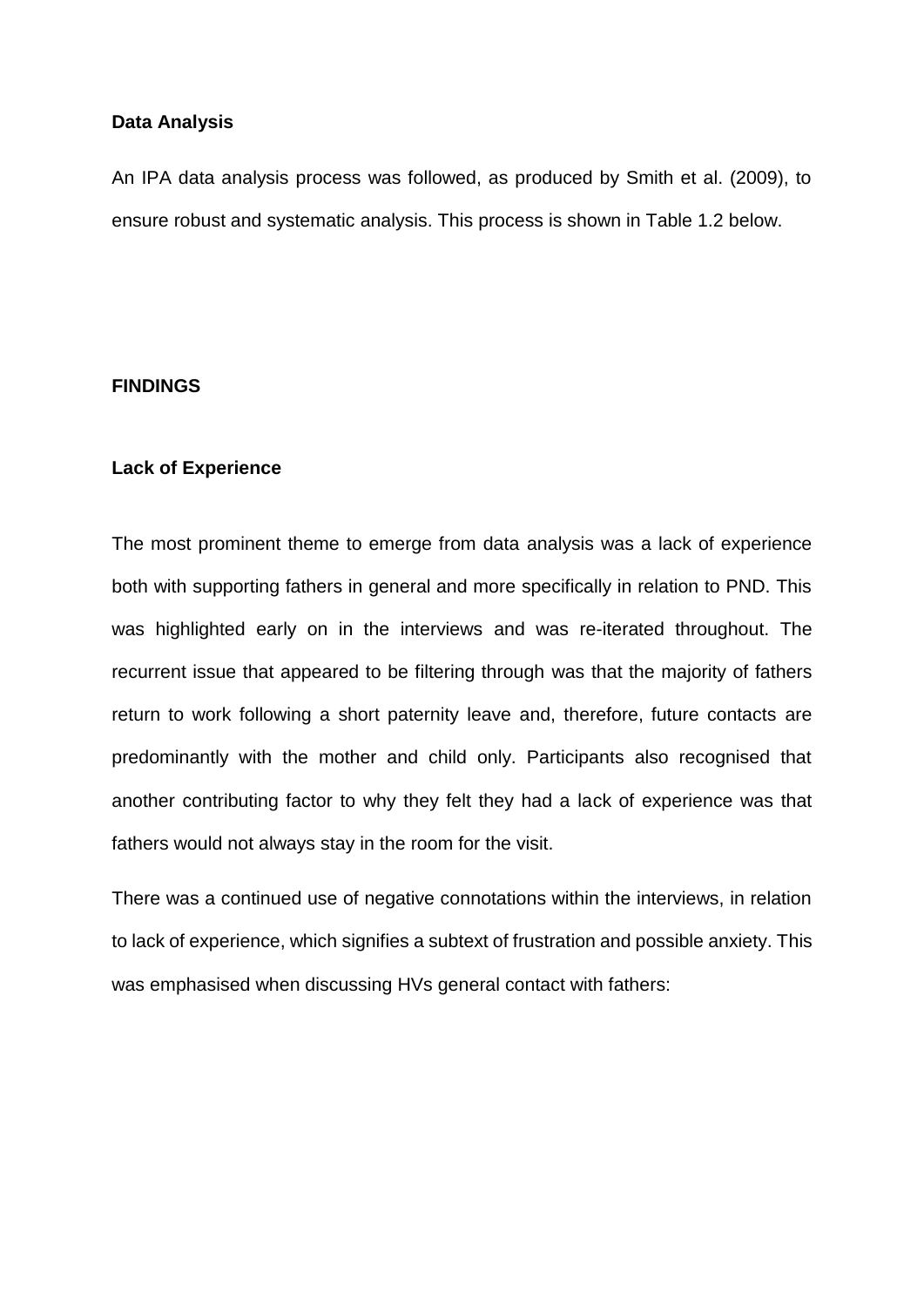*Generally no….I don't think we do, no. No, no, I think erm because either they've gone back to work after their two weeks paternity leave and then after you don't see them unless they work shifts and things… (Participant (P) 1)*

*Probably as well areas that you work in, dads are at work and so you're not going to see them…(P2)*

The repetition of 'no' from Participant 1 in this instance highlights the importance of this issue to the individual and is later supported by a personal admission of blame towards the situation:

*But I do feel as if I should be supporting….I feel bad in a way really….you know when I go…… I think…..I can see that he needs some sort of support as well but…..it's difficult…. (P1)*

Similar thoughts were also presented within the subsequent interviews, indicating that within this particular caring profession, there is a lot of internalisation, in relation to both personal and universal practice:

*Yeah, you'd always like to do a little bit more, erm… but it depends on the family's circumstances…. (P2)*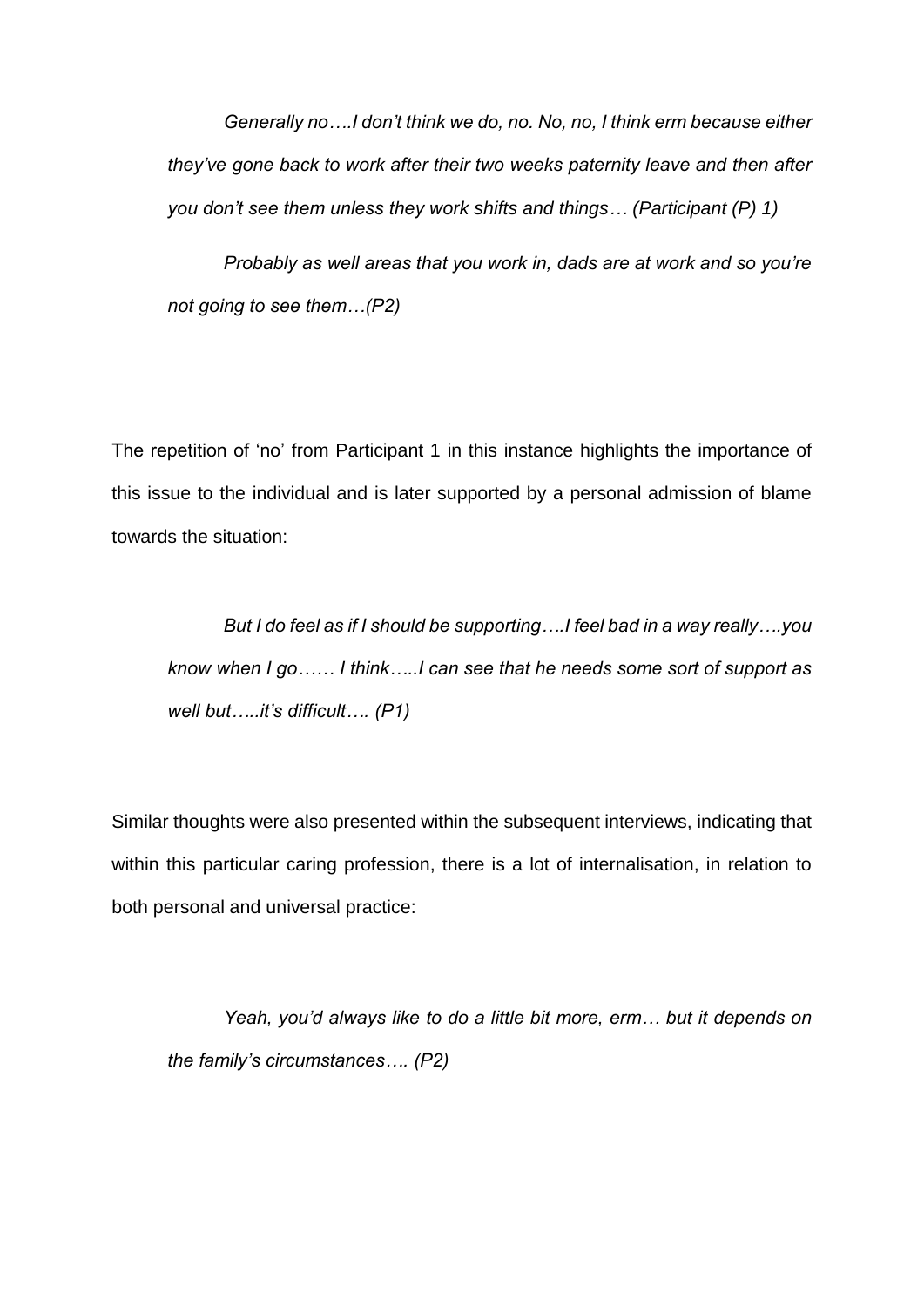*I do feel that we don't do enough for dads but it's difficult isn't it…. When you're trying to support both of them…. (P3)*

Whilst participants voiced their wish to be able to support both parents equally, they did acknowledge that this may not have always been feasible and could lead to a conflict of interest for the practitioner:

*I just find it difficult…. You know… when he phoned me for advice about his wife but I could tell he needed some support too but she was the priority so it was hard to try to help them both….(P3)*

The repetition of the word 'difficult' was identified as highlighting a personal area of conflict for the participant, as they tried to rationalise their thoughts on the experience and search for a way forward from this.

Participants identified that their lack of experience in supporting fathers also stemmed from their academic training, as well as practical experience. It was highlighted across all interviews that there was a distinct lack of coverage of paternal support throughout the HV education programme at University.

## **Gap in Practice for Support for Fathers**

Similarly to a lack of experience, participants also voiced that there is currently a gap in practice for support for fathers when their partner has PND. This appeared to be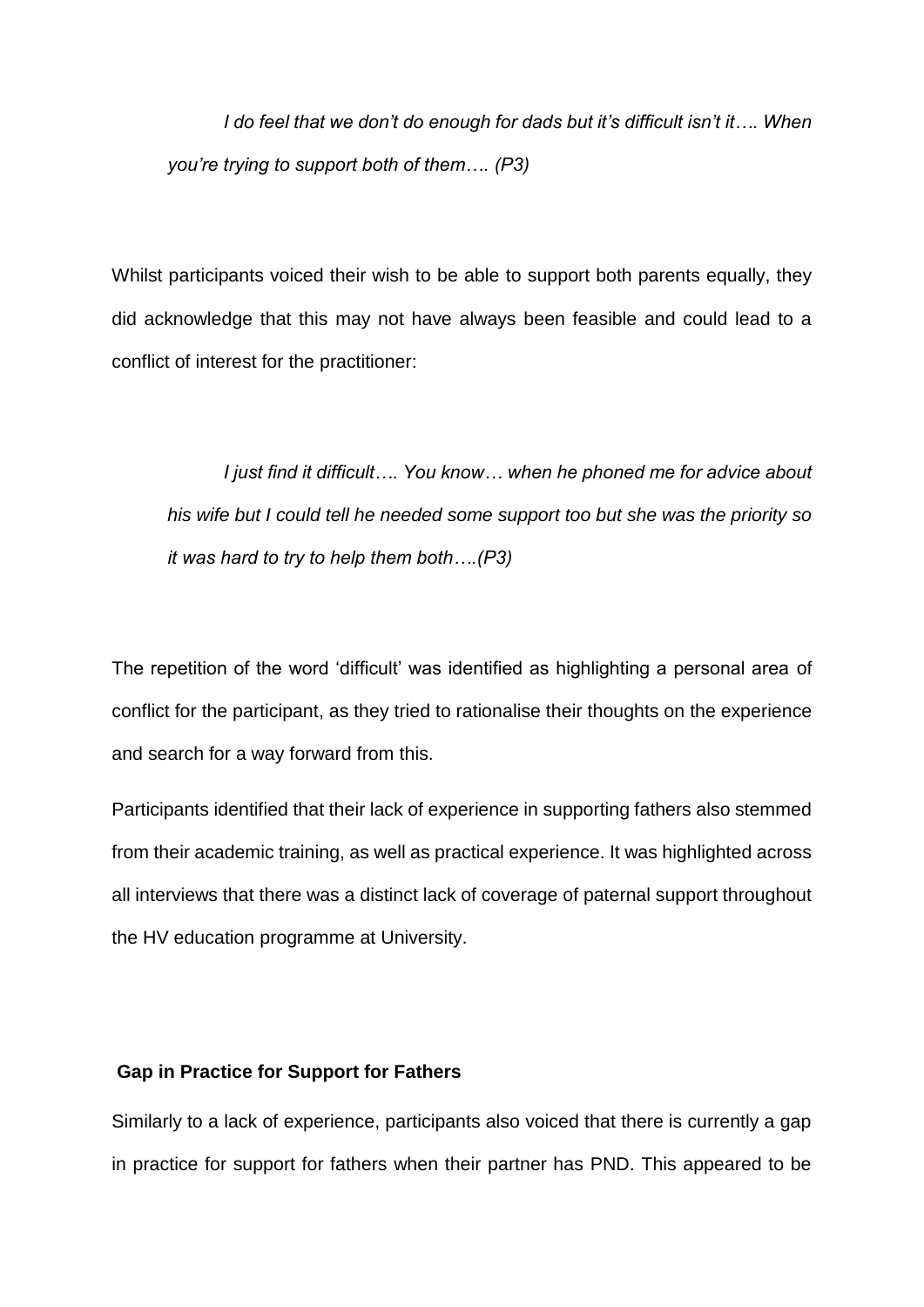linked again to fathers returning to work shortly after the birth, as they are not always present during visits:

*I think erm because either they've gone back to work after their two weeks paternity leave and then after you don't see them unless they work shifts and things. Erm… sometimes you see them in clinic, but again, it is more….more mums I think come to clinic… (P1).*

Participants did, however, also identify that an underlying cause for this may also be due to fathers' perceptions of the role of the HV and the purpose of health visiting visits:

*You do reach the stage where, if a dad wants to excuse himself, you're not going to stop him doing that and it's sometimes having the confidence to say 'why don't you stay, you know… (P2).*

Participants 2's comment highlights a lack of confidence in supporting fathers, which stems from the previous theme of not having enough experience during training. Participants discussed the experiences they have had in supporting fathers and from this it was interpreted by the researcher that there is a sense of self-doubt at individual capability within practice: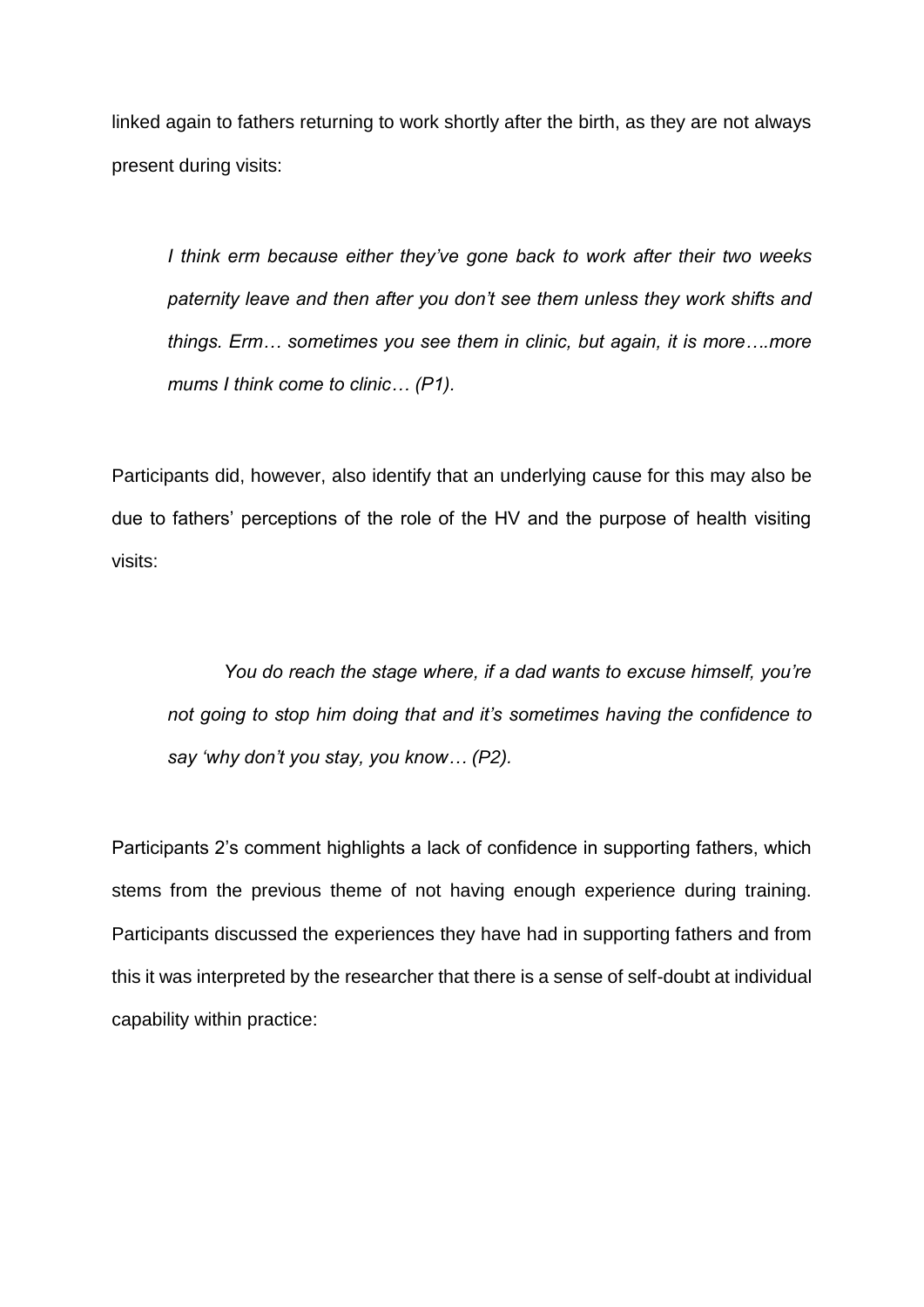*I think he just feels that….it's more….more for her really and it's difficult to……I think 'cause I'm there supporting her and listening to her…..erm…..yeah, it's difficult really to help him. (P1).*

*… I think, I don't know about listening visits, I'd offer them but I don't know whether I'd…. put them across as listening visits. I don't know whether that would put them off a little bit…. (P2).*

The repetition of 'I don't know' can be interpreted as a lack of experience in relation to this subject and, therefore, the participant does not have any prior knowledge to draw upon, to determine what would be an effective method of support.

## **Searching for a Solution**

Participants were able to reflect upon their role in relation to supporting fathers and in doing so, were able to identify areas for improvement, including searching for a solution to the current lack of support for fathers. An area that was considered by participants was the use of current online counselling facilities already available. However, participants did acknowledge that this may equally present as a barrier to health professionals when trying to offer support to fathers: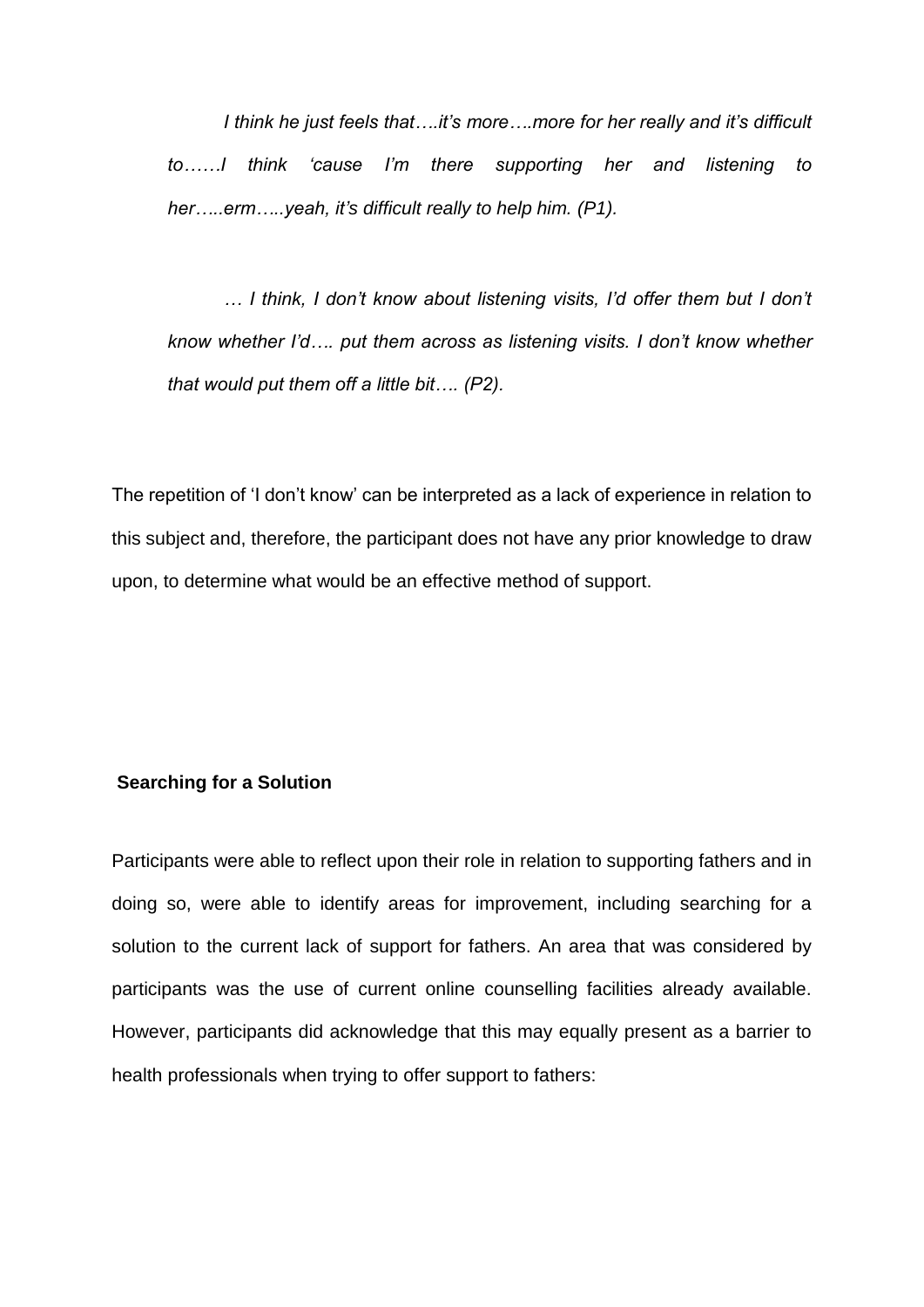. *I think with the websites and chat rooms, I think it's a good support erm…. but I don't think, say for instance something was… if it deteriorated in terms of dad's mood or coping mechanisms. What… who… who checks up that and who follows it through, if you know, things aren't going so well? (P2).*

A common proposal for future service delivery that did arise from the interviews was the possible benefits of a group setting:

*I think maybe if we had erm….even a group or something for dads you know…..something where they could come and ask questions…..so that they know that they can access the health visiting service as well ….(P1).*

*I remember working in one area and I'm sure they had a football group…. it's addressing a need which is, you know, to be with other people who are going through the same thing, so maybe it doesn't have to be a one to one, it could be a group setting, erm… and that appeals. (P2).*

Whilst group support was identified by participants as a possible way forward for supporting fathers, it was acknowledged that one-to-one support may also be effective. Participants did, however, voice concern over how they would deliver oneto-one support and if it should differ from the support offered to women: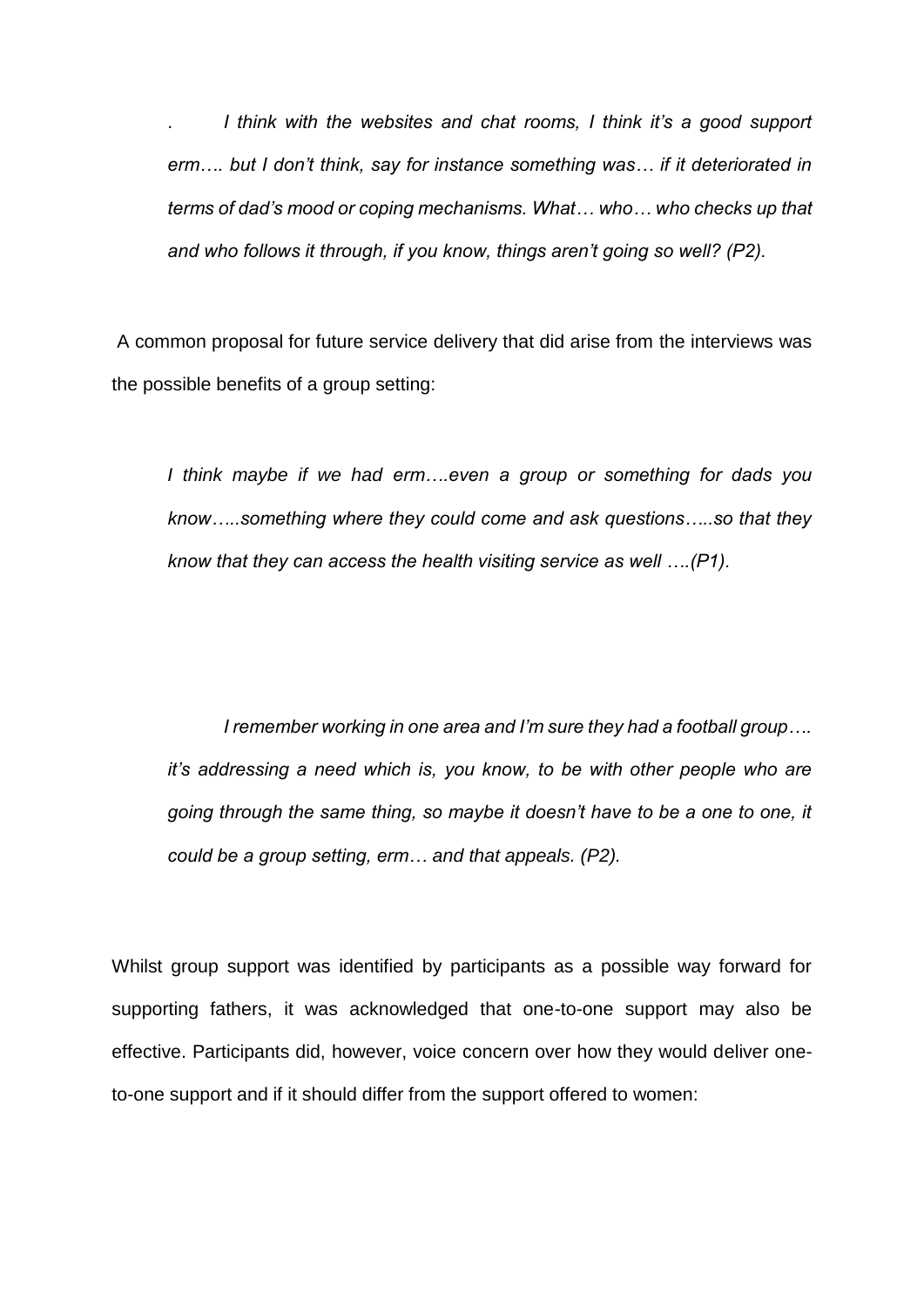*I don't know whether it would be a different way…..you know to approach…..I'd like to think that I'd be able to but I think…..when we're taught, we're taught……I suppose with mums in mind in a way aren't we…..so….yeah…. (P1).*

From this excerpt it has been identified that the participant is internalising how they would offer support to fathers. This is conveyed through the regular breaks within the sentence, demonstrating thought processing and the search for a solution.

Finally, participants also identified that a key starting point for supporting fathers, was to improve general contact and engagement with them:

*I think….I think we maybe need to try harder to engage dads…..yeah…. (P1).*

*Yeah… I think I could make it more explicit, but I do kind of put myself across as a family health visitor … but I don't think I make it explicit enough that I am here for dad in particular, if that's necessary, it's more of a 'I'm here for the family'… (P2).*

#### **DISCUSSION**

'Lack of Experience' was highlighted as a theme early on in the study as participants voiced their concern at not having enough exposure to fathers during Universal HV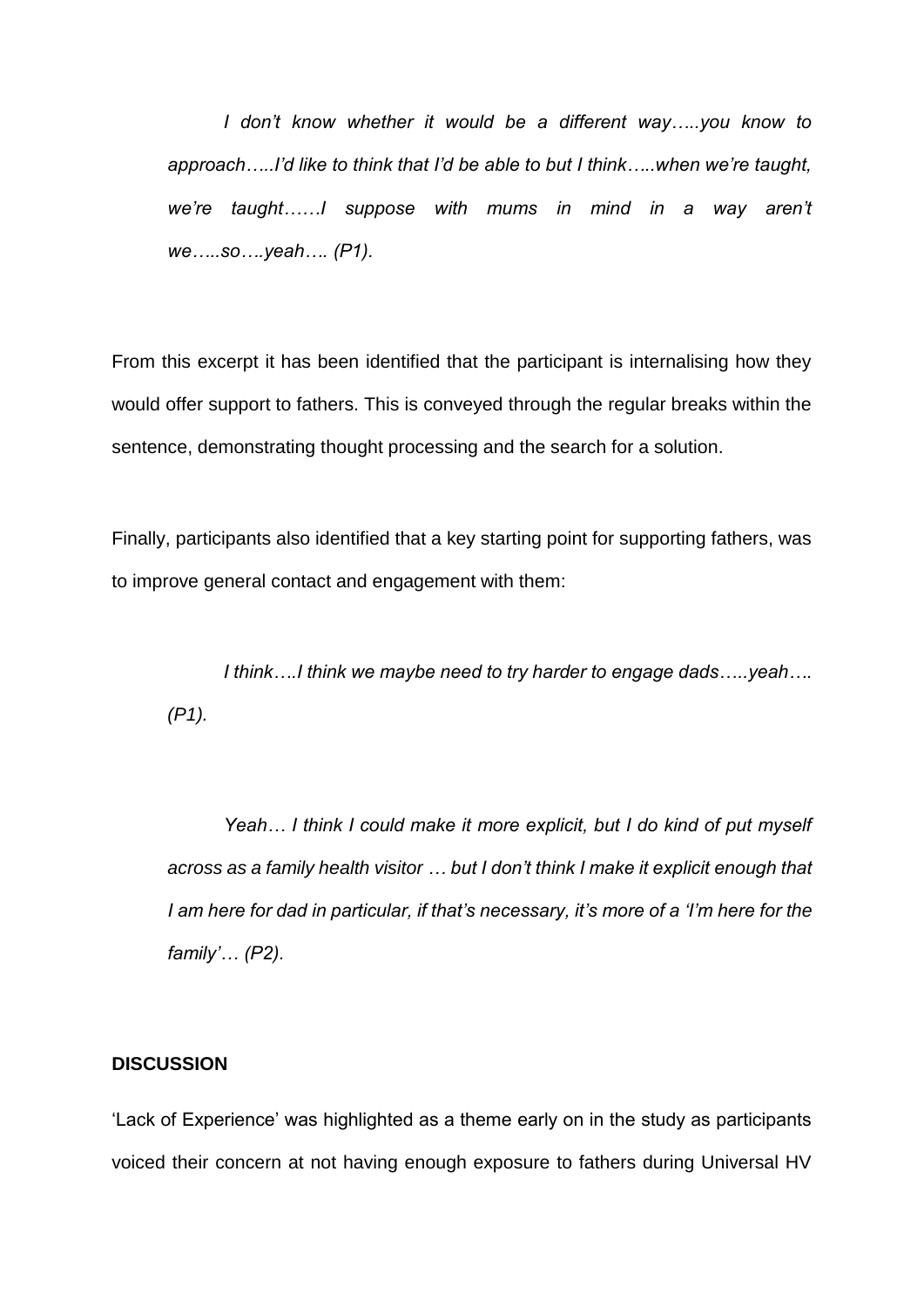contacts. Despite The Healthy Child Programme (DH, 2009) stipulating that fathers should be included within core health visiting contacts, the findings from the study are suggestive of a lack of contact with fathers. Melrose (2010) suggests that many fathers may not discuss how they are feeling with anyone due to the presumed associated stigma and fear of appearing unable to cope. Whilst this may not be an explicit reason for lack of contact with fathers, it may be indirectly linked to why some fathers are not present during HV contacts, despite being at home at the time of contact. Similarly, Baldwin (2015) suggests that often fathers can feel that Health Professionals do not include them in pre and postnatal care. Evidence from the study suggests that both student HVs and newly qualified HVs did not feel they were always inclusive of fathers within their visits. Participants recognised this, stating that it as an area they felt they needed to improve on within their own personal practice.

Participants also discussed that they felt there had been a lack of coverage of paternal mental health within their training, both practically and theoretically. Coates and Gilroy's (2014) study on student HVs' perceptions of their role, found that mental health was an area which they considered to be a predominant part of their role. Whilst participants reported maternal mental health to be covered in detail, paternal mental health was not covered enough for participants to feel confident in addressing it within practice.

The second theme, 'Gap in Practice for Support for Fathers' is supported within the wider literature (Bielawska-Batorowicz and Kossakowska-Pettrycka, 2006; Letourneau et al. 2010; Melrose, 2010). The authors suggest that fathers can feel isolated following the birth of a baby, as the majority of care is directed towards the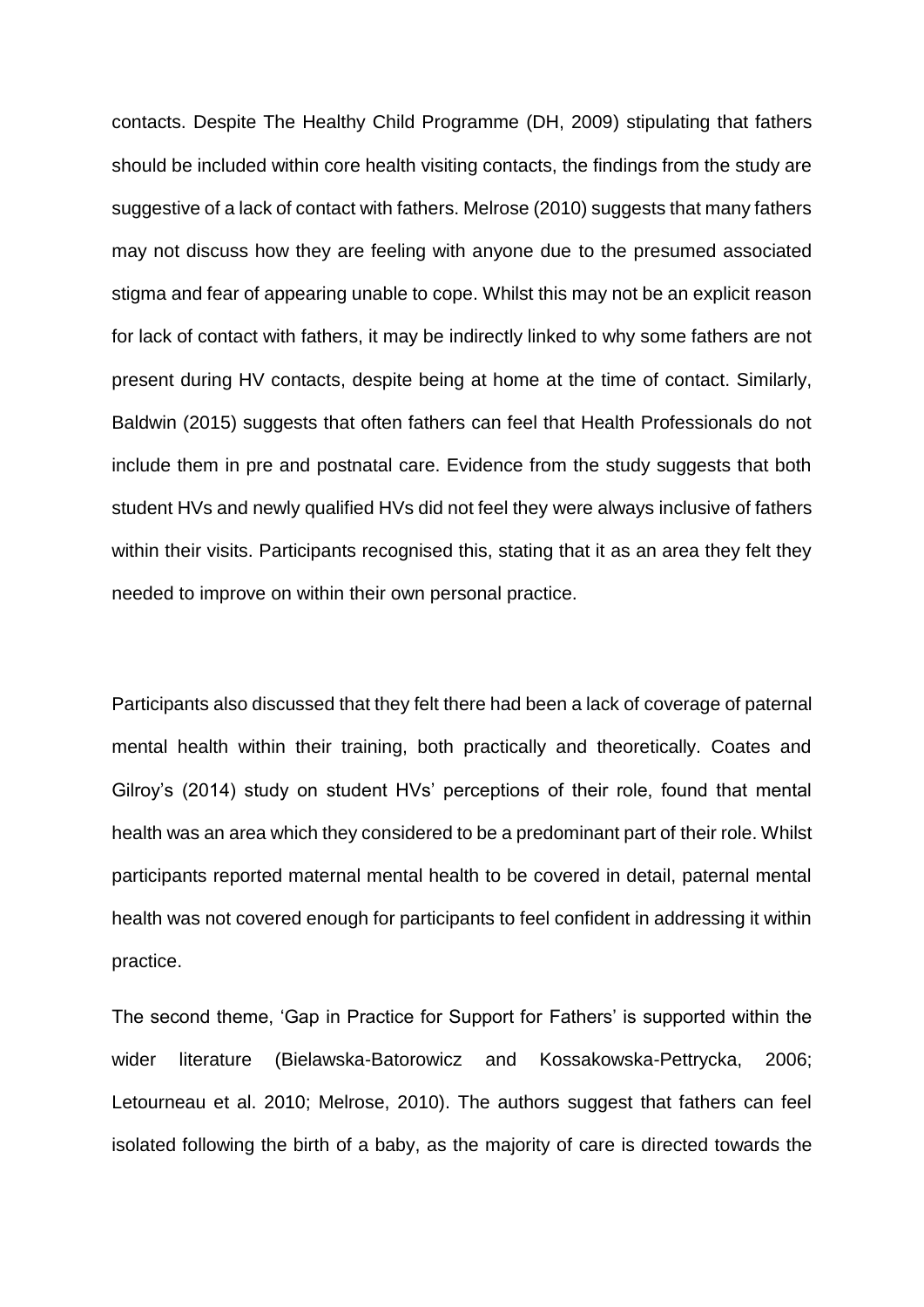mother and child (Bielawska-Batorowicz and Kossakowska-Pettrycka, 2006; Letourneau et al. 2010; Melrose, 2010). Participants within this current research study also commented that there was minimal support for fathers in their local area. This appeared to have a strong correlation with participants also stating that they did not have a lot of exposure to fathers in practice. Recent research indicates that whilst fathers may not always want to access support, they would still like to be informed of what support is available (Letourneau et al. 2010; Baldwin, 2015). This is significant as it suggests that support for fathers should be offered and discussed even if it is not then required, to enable fathers to make an informed choice about their own health and access support if required.

The final theme identified from the data was 'Searching for a Solution'. Participants recognised and acknowledged that current services were not adequate for supporting fathers when their partner has had PND, and, several suggestions were brought forward on how to resolve this. Online counselling services and chat rooms were discussed, however, participants felt that this would not be effective as fathers may still feel isolated. Within the current literature available, Eriksson and Salzman-Eriksson (2013) suggest that online counselling facilities may serve as a more attractive option to some fathers as it can be anonymous, and support could be received at any time of the day. Participants voiced concern at such facilities, as some felt that there was not a formal process for follow-up and if a father's mood deteriorated there may not be adequate support for this online.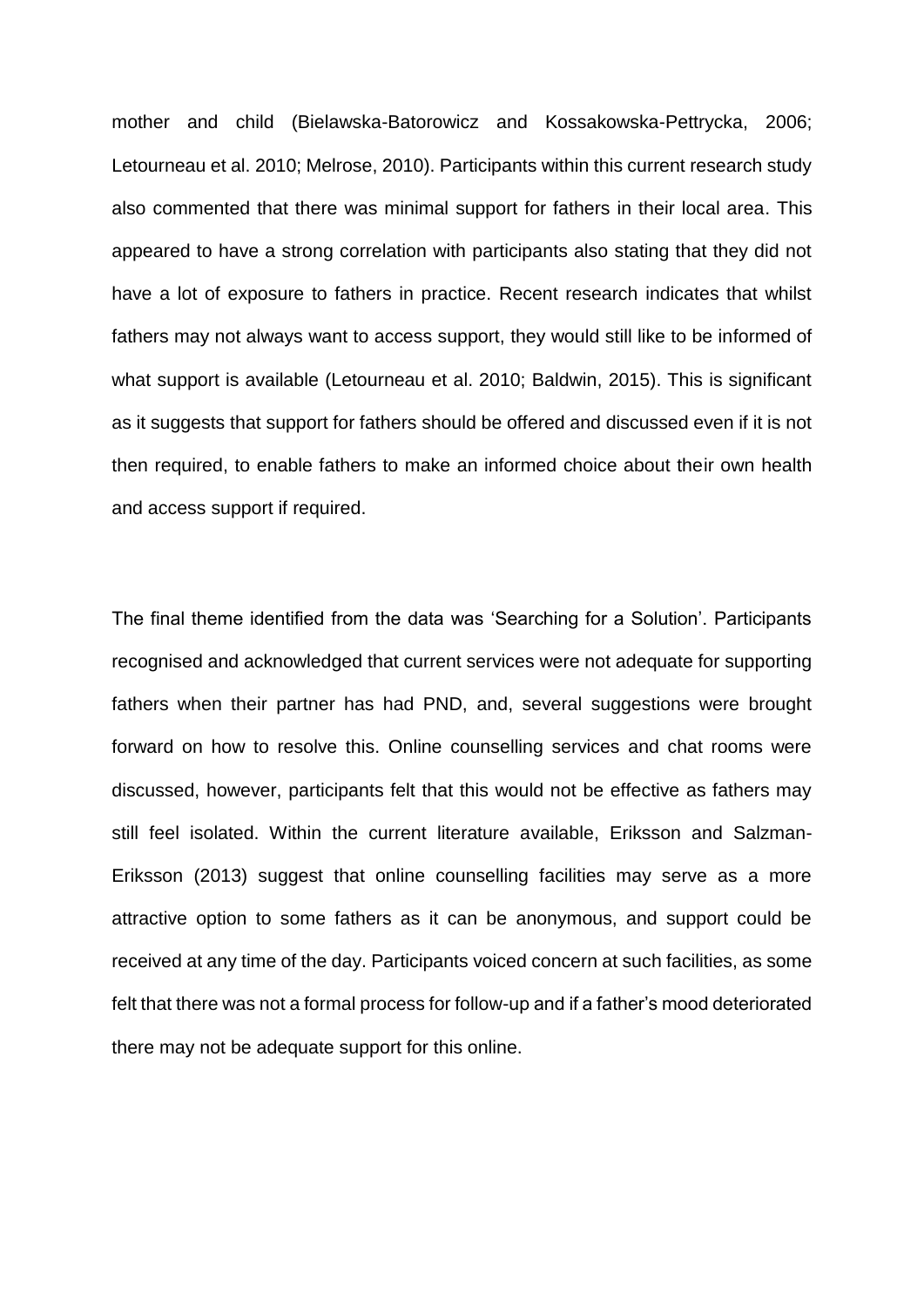Letourneau et al. (2010) and Baldwin (2015) suggest that a group setting can be effective if individuals are prepared to attend, however, some may not want to admit that they are struggling or need support, due to fear of stigma. Participants did discuss that they would support fathers on a one-to-one basis if this was preferred, however, were unsure how it would be managed if they were supporting the mother as well.

## **CONCLUSION**

PND is now a growing health concern for fathers as well as mothers, with up to 10% of men experiencing low mood following the birth of their baby (Baldwin, 2015). This figure can increase significantly, if the mother also has PND (Goodman 2004). An IPA research study was undertaken to explore both student and newly qualified HVs perceptions' of their role in supporting fathers when their partner has had PND. Following one-to-one interviews with both student and newly qualified HVs, data was analysed and emergent themes were identified. It has been highlighted from the study that participants did not feel confident supporting fathers in practice, which was predominantly due to both a lack of experience and exposure to fathers. Participants also highlighted that their Health Visiting education thus far had not had enough coverage of paternal mental health and support for fathers. This is indicative of the need for change to be implemented within HV education and practice, to ensure fathers' needs are being met and delivery of 'The Healthy Child Programme' (DH, 2009) is sufficient.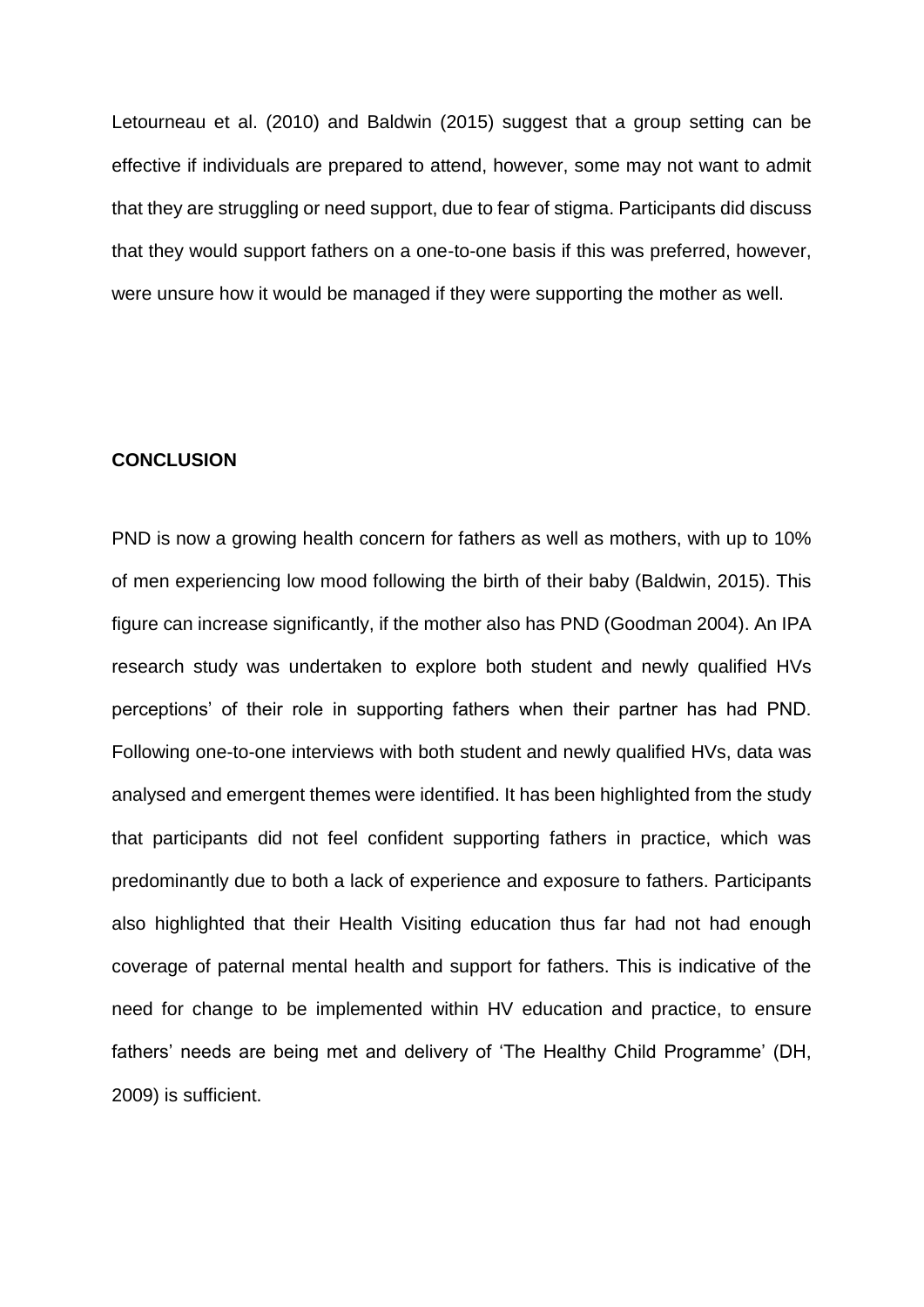The study also acknowledged strategies that may be put in place to support fathers in the future, including offering one-to-one support from HVs and providing structured group activities for fathers to attend.

## **LIMITATIONS**

This piece of research has been conducted using IPA, which, by its nature, requires a small sample size. Due to a lack of participants, however, the sample was smaller than anticipated and the results may not be generalizable to the wider Health Visiting community, as it explored individual perceptions which are more subjective. Further research into this area is required as family dynamics are ever-evolving and HV service delivery should advance in order to meet changing health needs. Similarly, the researcher was a novice, therefore, whilst the interviews generated adequate data, a larger-scale study may be required to further explore this subject area in greater detail.

## **KEY POINTS**

- There is a strong correlation between maternal and paternal PND, with up to 50% of fathers experiencing low mood if their partner has PND.
- HVs are now having more contact with fathers during Universal contacts; however, there is still a lack of support services available for fathers.
- Fathers have identified that they feel 'left out' by health professionals in the postnatal period.
- Student and newly qualified HVs report that they do not feel adequately prepared to support fathers when their partner has PND and attribute this to lack of experience during their training.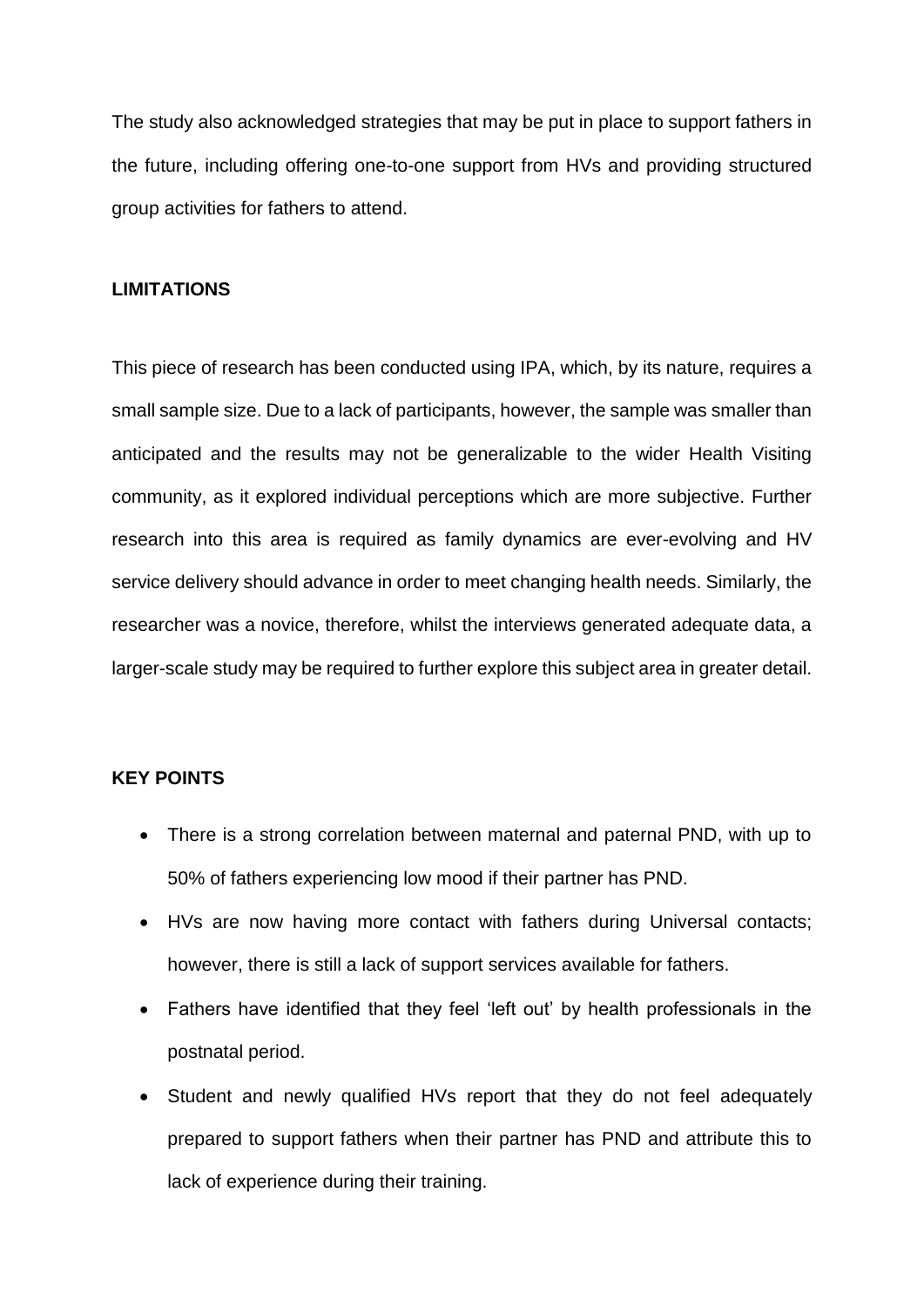- Options such as group support and online-counselling forums have been considered by HVs to support fathers.
- Further training in relation to paternal mental health has been identified within this study as an area for consideration by Specialist Community Public Health Nurse programmes in the UK.

# **Table 1.1**

| <b>INCLUSION CRITERIA</b>                 | <b>EXCLUSION CRITERIA</b>        |
|-------------------------------------------|----------------------------------|
|                                           |                                  |
| <b>Students on the Specialist</b>         | No experience of managing        |
| <b>Community Public Health Nurse</b>      | postnatal depression with a      |
| Health Visitor Programme in one           | father present within the family |
| <b>Higher Education Institution (HEI)</b> | home                             |
|                                           |                                  |
|                                           |                                  |
| Experience of                             |                                  |
| managing/observing                        |                                  |
| management of postnatal                   |                                  |
| depression with a father present          |                                  |
| within the family home                    |                                  |
|                                           |                                  |
|                                           |                                  |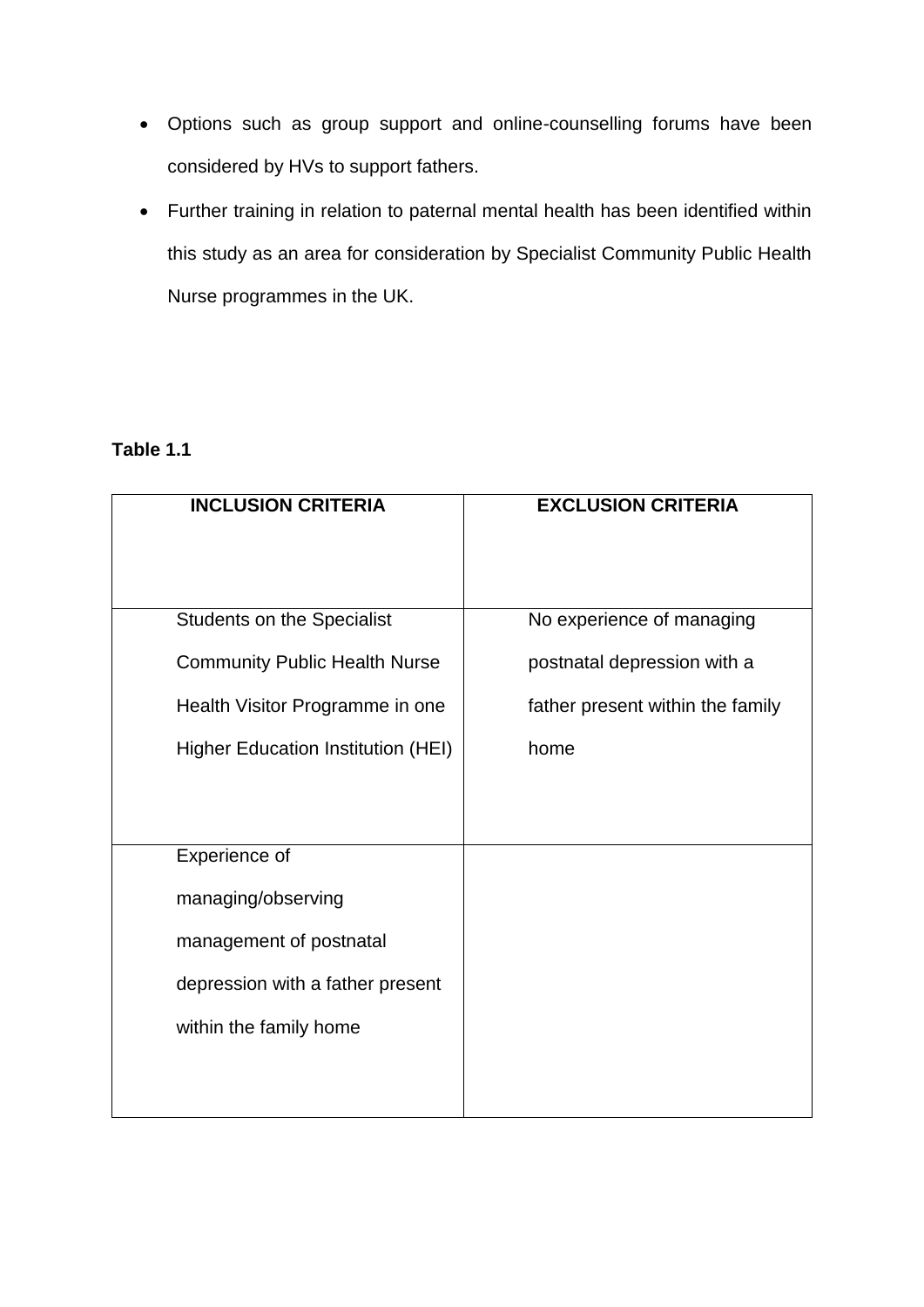# **Table 1.2**

| STEP 1: Reading and re-reading      | Repeated reading of the transcripts in order    |
|-------------------------------------|-------------------------------------------------|
|                                     | to immerse oneself in the data.                 |
| STEP 2: Initial noting              | In-depth examination of semantic content        |
|                                     | and language, considering each line of          |
|                                     | transcript individually, including interpreting |
|                                     | what the participant meant through words        |
|                                     | used and pace of speech.                        |
| STEP 3: Developing emergent themes  | Analysing initial notes to search for themes    |
|                                     | within the data, considering what was           |
|                                     | important to the participant.                   |
|                                     |                                                 |
| STEP 4: Searching for connections   | Consideration of how the themes identified      |
| across emergent themes              | 'fit together', including identifying sub-      |
|                                     | ordinate themes that link the main themes       |
|                                     | together.                                       |
| Step 5: Moving to the next case     | Consider the next transcript, bracketing        |
|                                     | previous emerging ideas (from previous          |
|                                     | transcripts) when possible to be able to treat  |
|                                     | each transcript on an individual basis.         |
|                                     |                                                 |
| Step 6: Looking for patterns across | Considering<br>themes<br>that<br>are<br>common  |
| cases                               | across all transcripts and compiling them       |
|                                     | into a table of themes.                         |
|                                     |                                                 |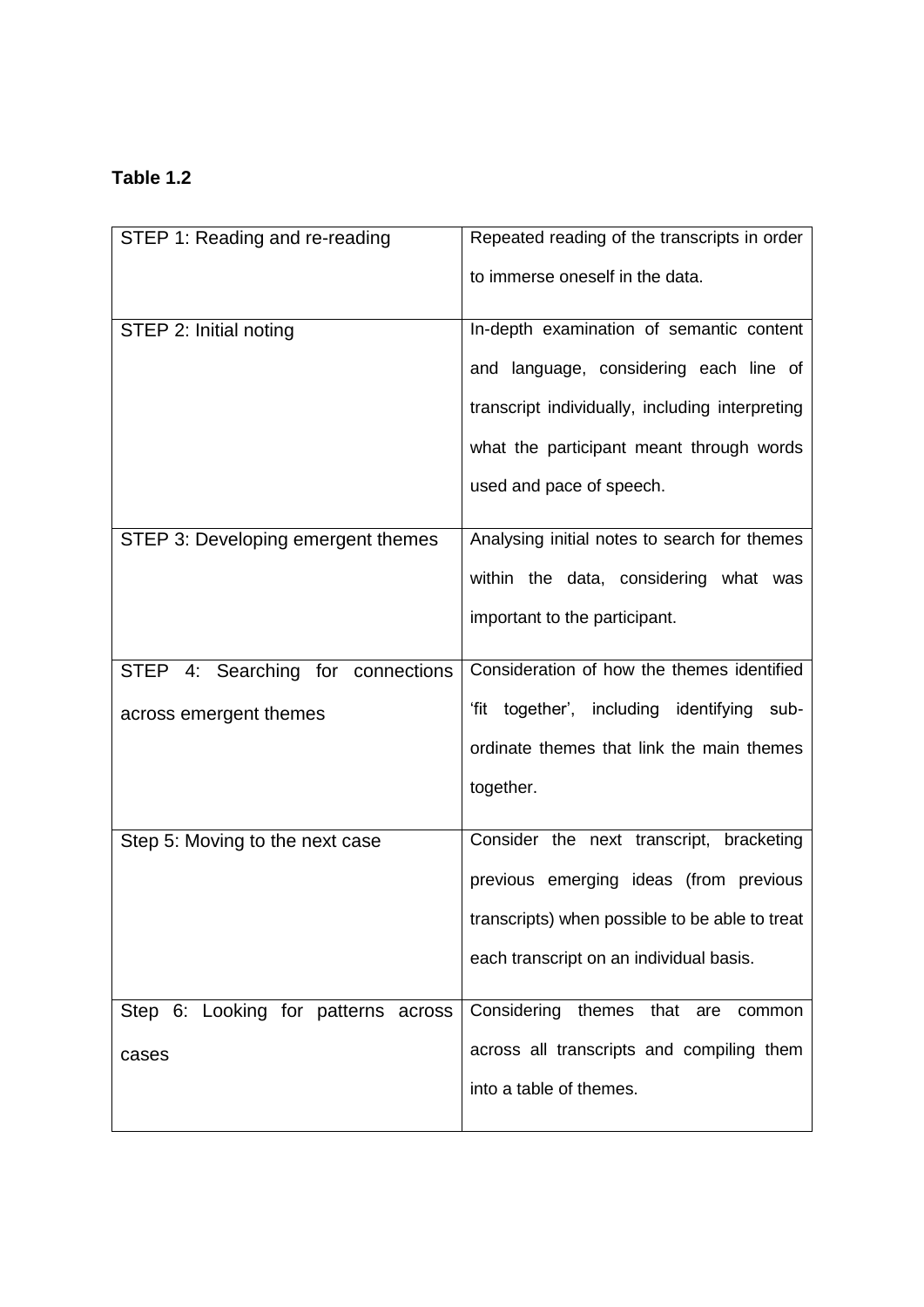## **REFERENCES**

Baldwin S (2015) Father's mental health and wellbeing: Why is it significant to health visiting? *Journal of Health Visiting* **3**(2):76-82.doi: 10.12968/bjm.2016.24.7.470

Barlow J Svanberg PO (2009) Keeping the Baby in Mind. In: Barlow J and Svanberg PO, eds. *Keeping the Baby in Mind: Infant Mental Health in Practice*. Routledge, New York: 1

Bielawska-Batorowicz E Kossakowska-Petrycka K (2006) Depressive mood in men after the birth of their offspring in relation to a partner's depression, social support, fathers' personality and prenatal expectations. *Journal of Reproductive and Infant Psychology* **24**(1): 21-29.doi: 10.1080/02646830500475179

Bradley R Slade P (2011) A review of mental health problems in fathers following the birth of a child. *Journal of Reproductive and Infant Psychology,*  **29**(1): 19-42.doi: 10.1080/02646838.2010.513047

Brocki JM Wearden AJ (2006) A critical evaluation of the use of interpretative phenomenological analysis (IPA) in health psychology. *Psychology and Health*  **21**(1)*:* 87-108.doi:10.1080/14768320500230185

Cleary M Walter G Jackson D (2014) 'Above all do no harm': Key considerations when including students as research participants in higher education settings. *Contemporary Nurse* **49**: 93-95.doi: 10.5172/connu.2014.49.93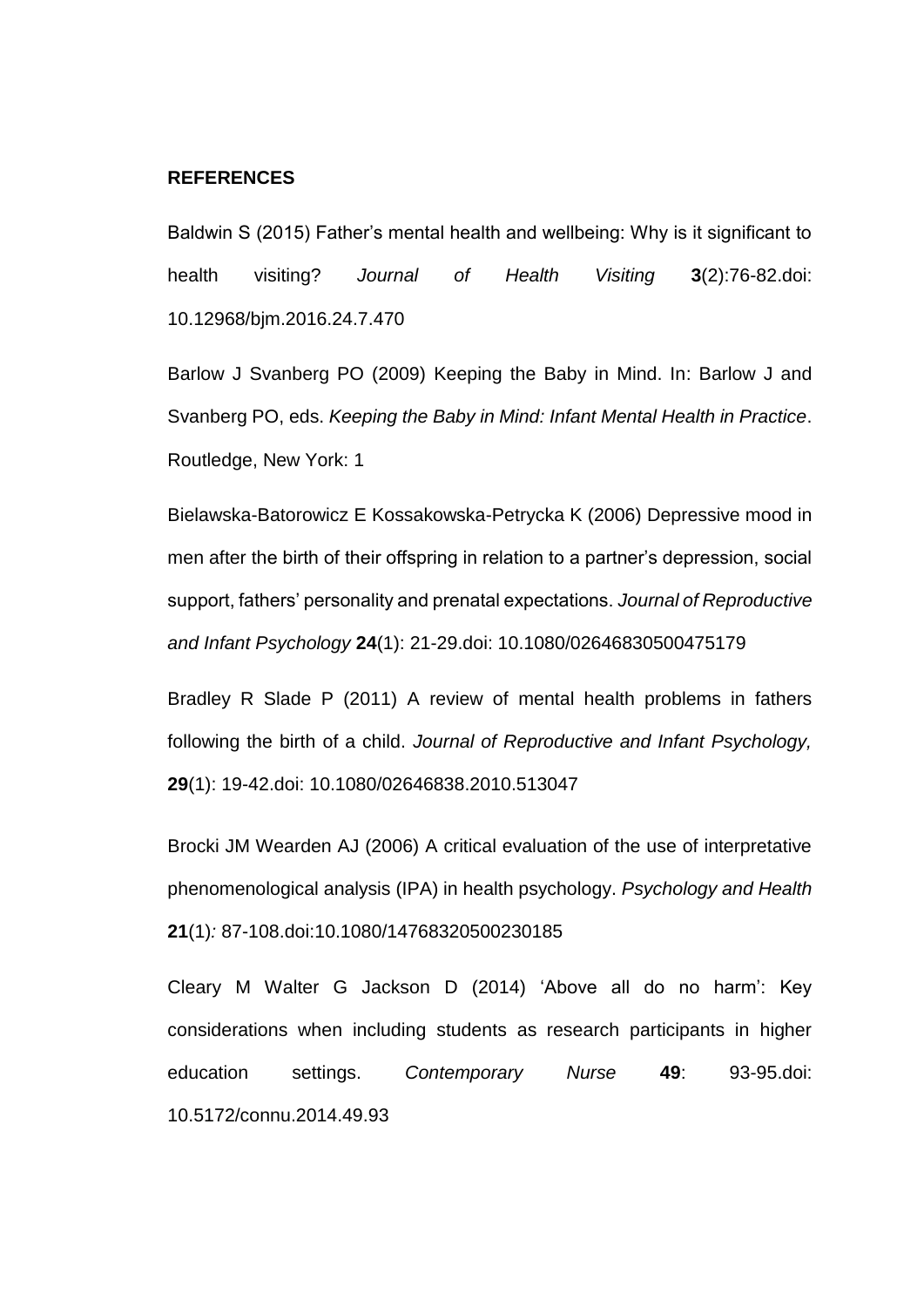Coates M Gilroy V (2014) Specialist Community Public Health Nurses: readiness for practice. *Community Practitioner* **87**(1): 32-35.

Davé S Sherr L Senior R Nazareth I (2008) Associations between paternal depression and behaviour problems in children of 4-6 years. *European Child and Adolescent Psychiatry* **17:** 306-315.doi: 10. 1007/s00787-007-0672-6

Department of Health (2009) *The Healthy Child Programme: Pregnancy and the first five years of life.*

[https://www.gov.uk/government/uploads/system/uploads/attachment\\_data/file/](https://www.gov.uk/government/uploads/system/uploads/attachment_data/file/167998/Health_Child_Programme.pdf) [167998/Health\\_Child\\_Programme.pdf](https://www.gov.uk/government/uploads/system/uploads/attachment_data/file/167998/Health_Child_Programme.pdf) (accessed April 2013)

Department of Health (2010) *Healthy Lives, Healthy People: Our Strategy for Public Health in England.*

[http://www.dh.gov.uk/en/Publicationsandstatistics/Publications/PublicationsPo](http://www.dh.gov.uk/en/Publicationsandstatistics/Publications/PublicationsPolicyAndGuidance/DH_121941%20(accessed%20November) [licyAndGuidance/DH\\_121941 \(accessed November](http://www.dh.gov.uk/en/Publicationsandstatistics/Publications/PublicationsPolicyAndGuidance/DH_121941%20(accessed%20November) 2012)

Department of Health (2011) *Health Visitor Implementation Plan: A Call to Action*

[http://www.dh.gov.uk/en/Publicationsandstatistics/Publications/PublicationsPo](http://www.dh.gov.uk/en/Publicationsandstatistics/Publications/PublicationsPolicyAndGuidance/DH_124202) [licyAndGuidance/DH\\_124202](http://www.dh.gov.uk/en/Publicationsandstatistics/Publications/PublicationsPolicyAndGuidance/DH_124202) (accessed December 2012)

Department of Health (2015) *The transformed health visiting service- the story so far.* 

[https://www.gov.uk/government/uploads/system/uploads/attachment\\_data/file/](ttps://www.gov.uk/government/uploads/system/uploads/attachment_data/file/4) [41](ttps://www.gov.uk/government/uploads/system/uploads/attachment_data/file/4)7455/4\_5\_6\_LA\_leaflet\_ppt.pdf (accessed November 2015)

Early Intervention Foundation (2014) *Getting it right for families: A review of integrated systems and promising practice in the early years.*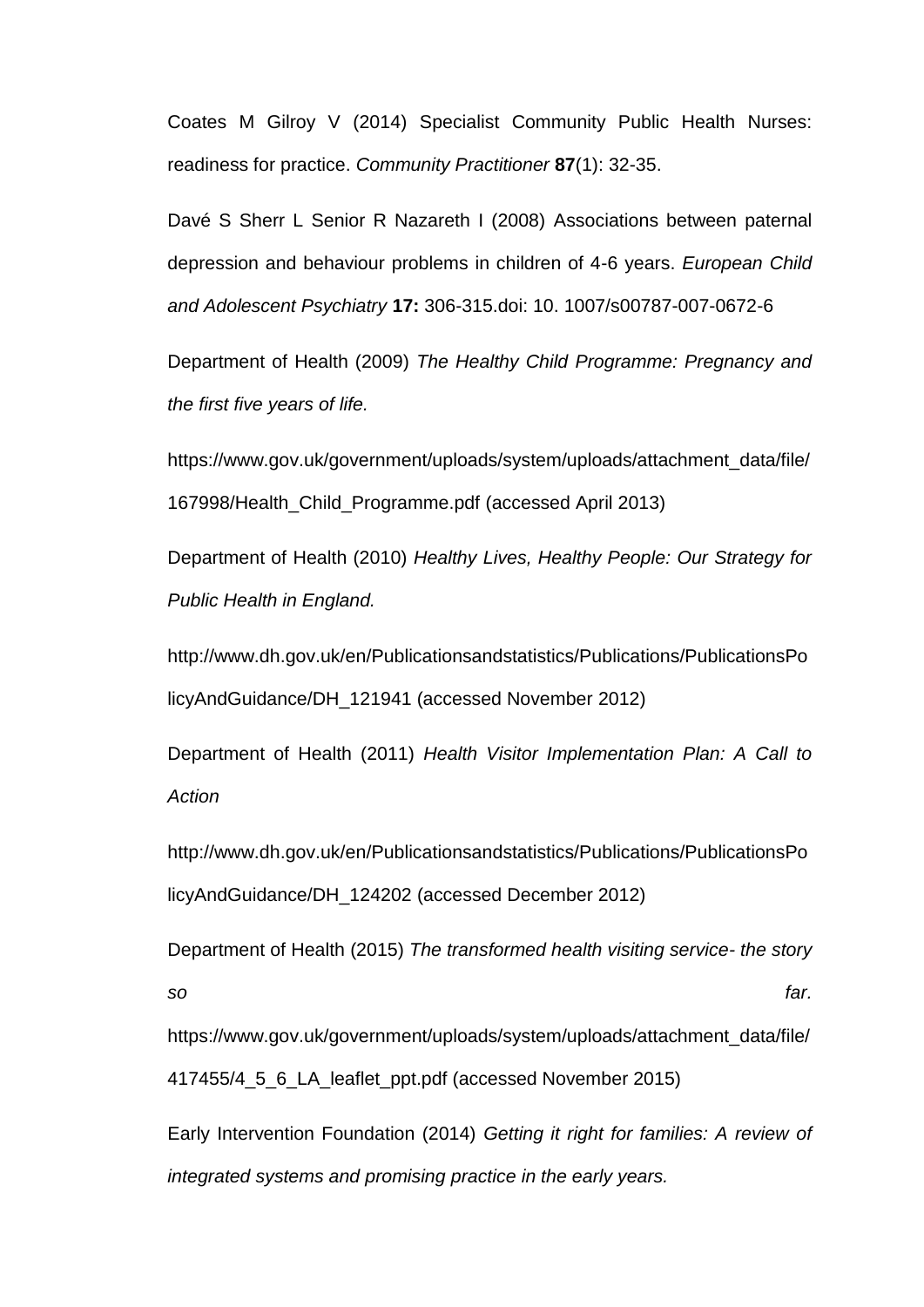[http://www.eif.org.uk/wp-content/uploads/2015/08/GETTING-IT-RIGHT-FULL-](http://www.eif.org.uk/wp-content/uploads/2015/08/GETTING-IT-RIGHT-FULL-REPORT.pdf)[REPORT.pdf](http://www.eif.org.uk/wp-content/uploads/2015/08/GETTING-IT-RIGHT-FULL-REPORT.pdf) (accessed April 2015)

Eriksson H Salzmann-Eriksson M (2013) Supporting a caring fatherhood in cyberspace- an analysis of communication about caring within an online forum for fathers. *Scandinavian Journal of Caring Sciences* **27**(1): 63-69.doi: 10.1111/j.1471-6712.2012.01001.x

Francis R (2013) *The Report of the Mid Staffordshire NHS Foundation Trust Public Inquiry.* 

[http://www.midstaffspublicinquiry.com/sites/default/files/report/Executive%20s](http://www.midstaffspublicinquiry.com/sites/default/files/report/Executive%20summary.pdf) [ummary.pdf](http://www.midstaffspublicinquiry.com/sites/default/files/report/Executive%20summary.pdf) (accessed April 2015)

Goodman J (2004) Paternal postpartum depression, its relationship to maternal postpartum depression, and implications for family health. *Journal of Advanced Nursing* **45**(1): 26-35.doi: 10.1046/j.1365-2648.2003.02857.x

Letourneau N Duffett-Leger L Dennis CL Stewart M Tryphonopoulos PD (2011) Identifying the support needs of fathers affected by post-partum depression: A pilot study. *Journal of Psychiatric and Mental Health Nursing* **18**: 41-47.doi: 10.1111/j.1365-2850.2010.01627.x

Melrose S (2010) Paternal postpartum depression: How can nurses begin to help? *Contemporary Nurse* **34**(2): 199-210.doi: 10.5172/connu.2010.34.2.199

Nishimura A Ohashi K (2010) Risk factors of paternal depression in the early postnatal period in Japan. *Nursing and Health Sciences* **12:** 170-176.doi: 10.1111/j.1442-2018.2010.00513.x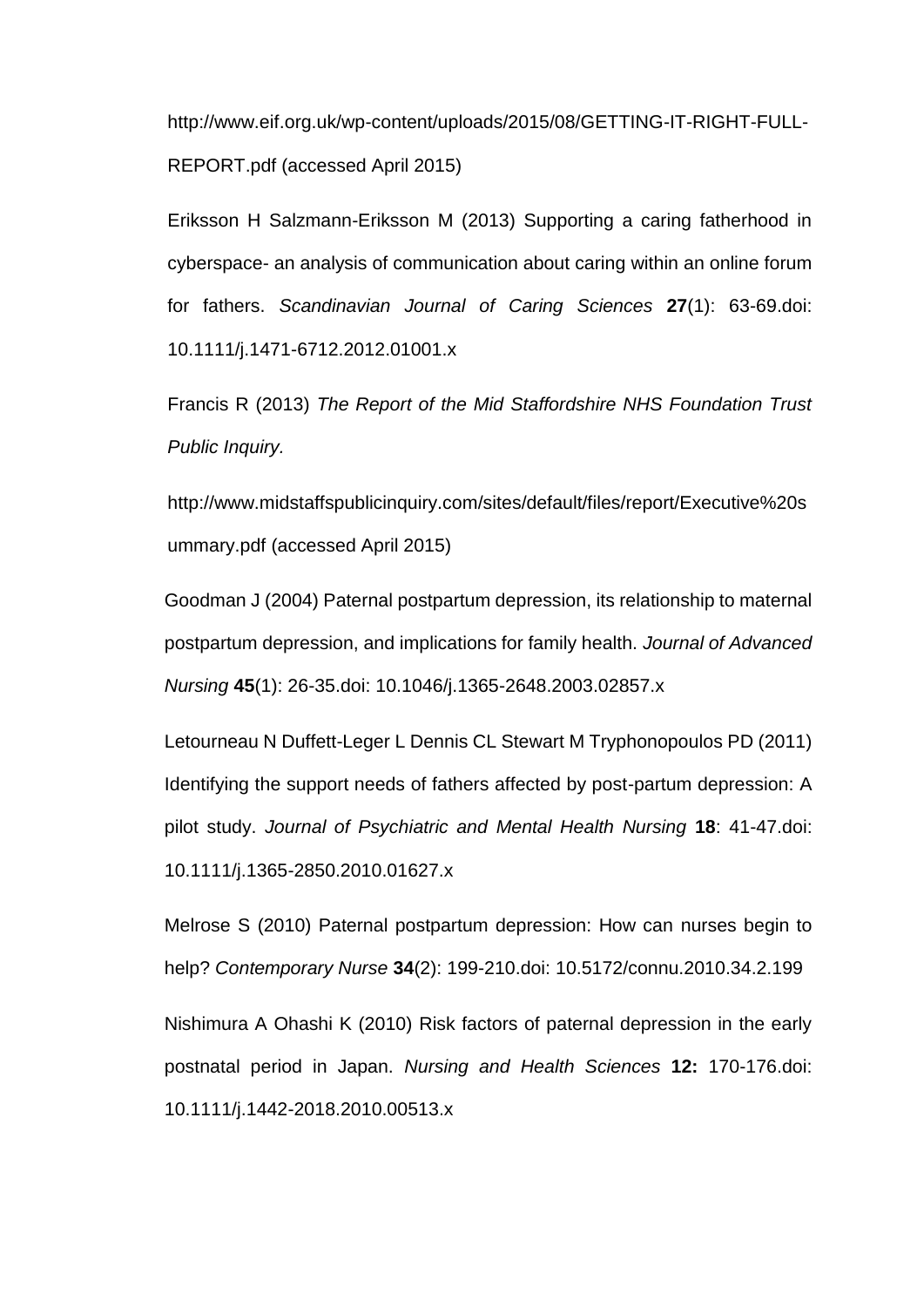Parahoo K (2014) *Nursing Research: Principles, Process and Issues.* 3<sup>rd</sup> edn. Palgrave MacMillan, London

Philpott LF (2016) Paternal postnatal depression: How midwives can support families. British Journal of Midwifery 24(7): 470-476.doi: 10.12968/bjom.2016.24.7.470

Ramchandani PG O'Connor TG Heron J Murray L Evans J (2008) Depression in men in the postnatal period and later child psychopathology: A population cohort study. *Journal of American Academy of Child Adolescent Psychiatry* **47**(4): 390-398.doi: 10.1097/CHI.0b031816429c2

Ramchandani PG Psychogiou L Vlachos H Iles J Vaheshta S Netsi E Lodder A (2011) Paternal depression: An examination of its links with father, child and family functioning in the postnatal period. *Depression and Anxiety* **28:** 471- 477.doi: 10.1002/da.20814

Shirani F Henwood K Coltart C (2012) 'Why aren't you in work?' Negotiating economic models of fathering identity. *Fathering* **10**(3): 274-290.doi: 10.3149/fth.1003.274

Smith JA Flowers P Larkin M (2009) *Interpretative Phenomenological Analysis: Theory, Method and Research.* SAGE Publications Inc, London

Snelgrove SR (2014) Conducting qualitative longitudinal research using interpretative phenomenological analysis. *Nurse Researcher 22*(1): 20-25.doi: 10.7748/nr.22.1.20.e.1277